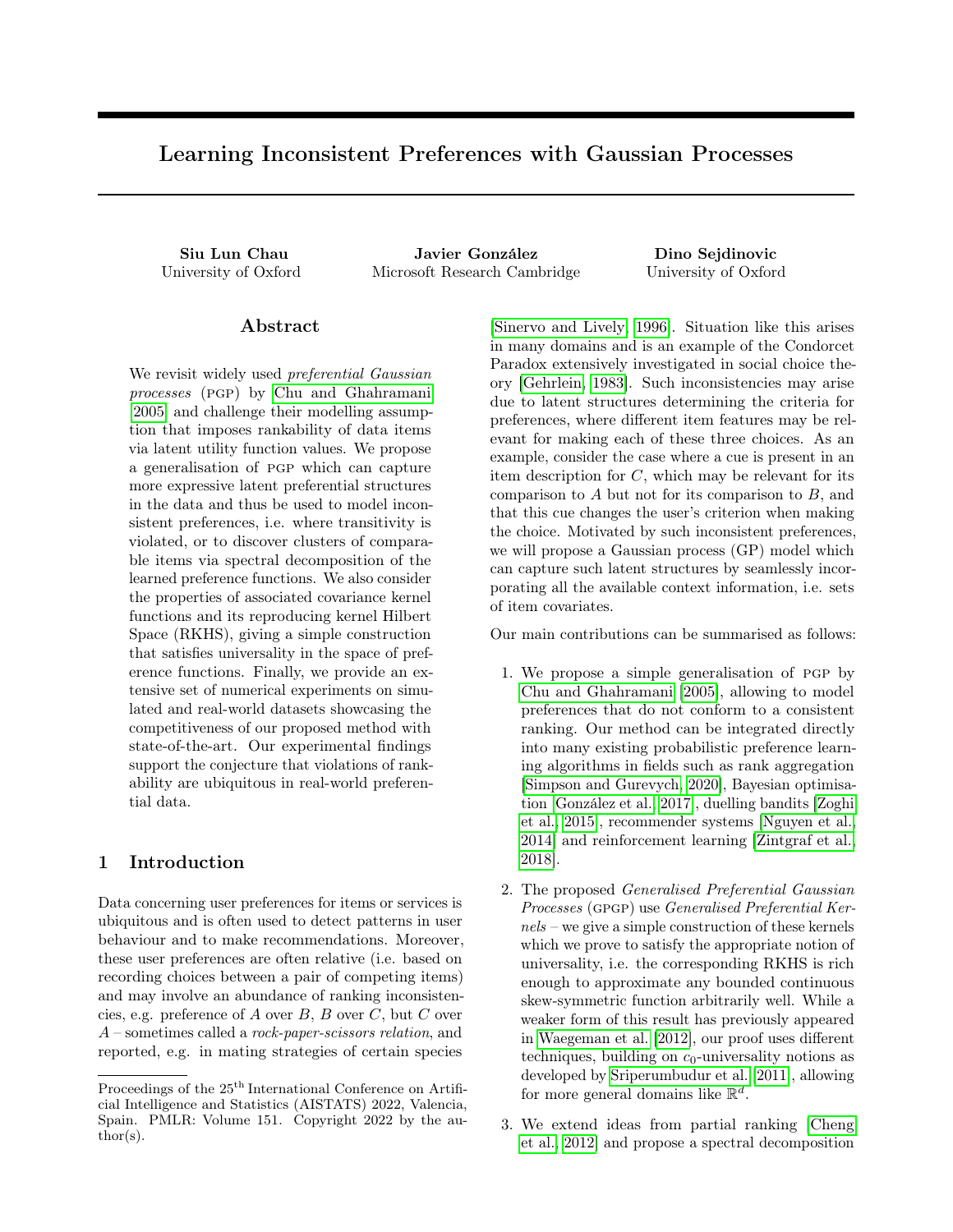method to extract clusters of comparable items from preferential data using gpgp. This allows us to extract interpretable substructures from a complex network of preferential relationships.

The paper is outlined as follows: in section [2,](#page-1-0) we outline the problem and overview related work. In section 3, we introduce gpgp, describe universality of the corresponding kernel function and how gpgp can be used to uncover clusters of comparable items. Section 4 provides extensive experiments on synthetic and realworld data. Our results improve performance over pgp on all real-world datasets, giving further evidence for ubiquity of inconsistent preferences. We conclude in section 5.

## <span id="page-1-0"></span>2 Background

Assume we would like to choose a data item from domain  $X$ . The well established paradigm in this context is preference learning (PL), which is concerned with predicting and modeling an order relation on a collection of data items [\[Fürnkranz and Hüllermeier,](#page-8-11) [2010\]](#page-8-11). Typical PL models [\[Chu and Ghahramani, 2005,](#page-8-0) [d'Aspremont et al., 2021,](#page-8-12) [González et al., 2017,](#page-8-4) [Houlsby](#page-8-13) [et al., 2012\]](#page-8-13) assume that there is a latent utility function  $f: \mathcal{X} \to \mathbb{R}$  to be optimised. We may observe noisy evaluations of  $f$  in forms such as item ratings or rankings, but in many cases, an explicit direct feedback from  $f$  is scarce or expensive and the quantity of implicit feedback data typically far outweighs the explicit data. Moreover, when the feedback comes from human users, they are better at evaluating relative differences than absolute quantities [\[Kahneman and](#page-8-14) [Tversky, 1979\]](#page-8-14), and in absence of a reference point explicit feedback may be unreliable and its scale may be ambiguous or difficult to determine. This motivates us to consider the situation where the feedback is duelling, i.e. consisting of binary preferences. Formally, a pair of items  $(x, x') \in \mathcal{X} \times \mathcal{X}$  is presented to the user and we observe a binary outcome which tells us whether  $x$ or  $x'$  won the duel. For simplicity, we will assume here that no draws are allowed.

Binary preference data are often represented as Directed Aclycic Graphs (DAGs), where items are denoted as nodes and an edge from node  $x \to x'$  implies that x won the duel over  $x'$  [\[Pahikkala et al., 2009\]](#page-8-15). As a result, preference learning can often be seen as learning on DAGs. For example, PageRank [\[Page et al.,](#page-8-16) [1998\]](#page-8-16) can be seen as an Eigenvector centrality measure on a preference graph. For the rest of the paper, we will use the term preference graph and preferential data interchangeably.

One simple model for the duelling feedback is given by

<span id="page-1-1"></span>
$$
p(y|(x, x')) = \sigma(yg(x, x')), \quad y \in \{-1, +1\} \quad (1)
$$

for some  $g: \mathcal{X} \times \mathcal{X} \to \mathbb{R}$ , logistic function  $\sigma(t) = \frac{1}{1+e^{-t}}$ and  $y = +1$  denoting that x is preferred over  $x^r$ . We note that g must be skew-symmetric, i.e.  $g(x, x') =$  $-g(x',x)$  to satisfy the natural condition  $p(y|(x,x')) +$  $p(y|(x',x)) = 1$  since there are only two outcomes allowed: a win for  $x$  or a win for  $x'$ . Considering general relations on pairs of items in  $\mathcal{X} \times \mathcal{X}$ , [Pahikkala](#page-8-17) [et al.](#page-8-17) [\[2010\]](#page-8-17) term relations which satisfy skew-symmetry reciprocal.

An instance of model [\(1\)](#page-1-1) is Preferential Gaussian Process (pgp) introduced by [Chu and Ghahramani](#page-8-0) [\[2005\]](#page-8-0). It is assumed therein that g imposes *rankability* on  $X$ . If we define  $x \preceq x' \iff g(x, x') \leq 0$ , then  $\preceq$  is a total order on all of  $X$ . This corresponds to writing  $g(x, x') = f(x) - f(x')$ , where f is the utility function which is determined up to a global shift. [Pahikkala](#page-8-17) [et al.](#page-8-17) [\[2010\]](#page-8-17) consider a similar notion of a reciprocal relation and term it *weakly ranking representable* when such  $f$  exists. In the PGP model, a GP prior is imposed on latent  $f$  and the likelihood for a given observation  $(x_i, x_j, y_{i,j})$  now becomes

$$
p(y_{i,j}|(x_i, x_j)) = \sigma((f(x_i) - f(x_j))y_{i,j}).
$$
 (2)

Inference on  $f$  can then proceed similarly as in GP classification, using methods such as Laplace approximation [\[Williams and Rasmussen, 2006,](#page-8-18) Section 3.4] or variational methods [\[Hensman et al., 2015\]](#page-8-19).

A multitude of probabilistic PL algorithms are developed based on pgp. An extension of the model to predict crowd preferences is introduced by [Simpson](#page-8-3) [and Gurevych](#page-8-3) [\[2020\]](#page-8-3), where a low-rank structure is imposed on the crowd preference matrix and each component is modelled using a GP. On the other hand, [González et al.](#page-8-4) [\[2017\]](#page-8-4) developed preferential Bayesian optimisation to optimise black-box functions where queries only come in the form of duels. [Houlsby et al.](#page-8-13) [\[2012\]](#page-8-13) incorporated pgp with unsupervised dimensionality reduction for multi-user recommendation systems. Under a similar setting, [Nguyen et al.](#page-8-6) [\[2014\]](#page-8-6) applied pgp into a GP factorisation machines to model contextaware recommendations. pgp is also used in the field of reinforcement learning to provide preference elicitation strategies for supporting multi-objective decision making [\[Zintgraf et al., 2018\]](#page-8-7). Finally, one can directly incorporate the learned preference function into learning to rank problems [\[Ailon and Mohri, 2010\]](#page-8-20). All models mentioned above assume the data to be perfectly rankable and this is the assumption we challenge in this paper.

Other preference learning models also typically assume data to be rankable and that a well defined utility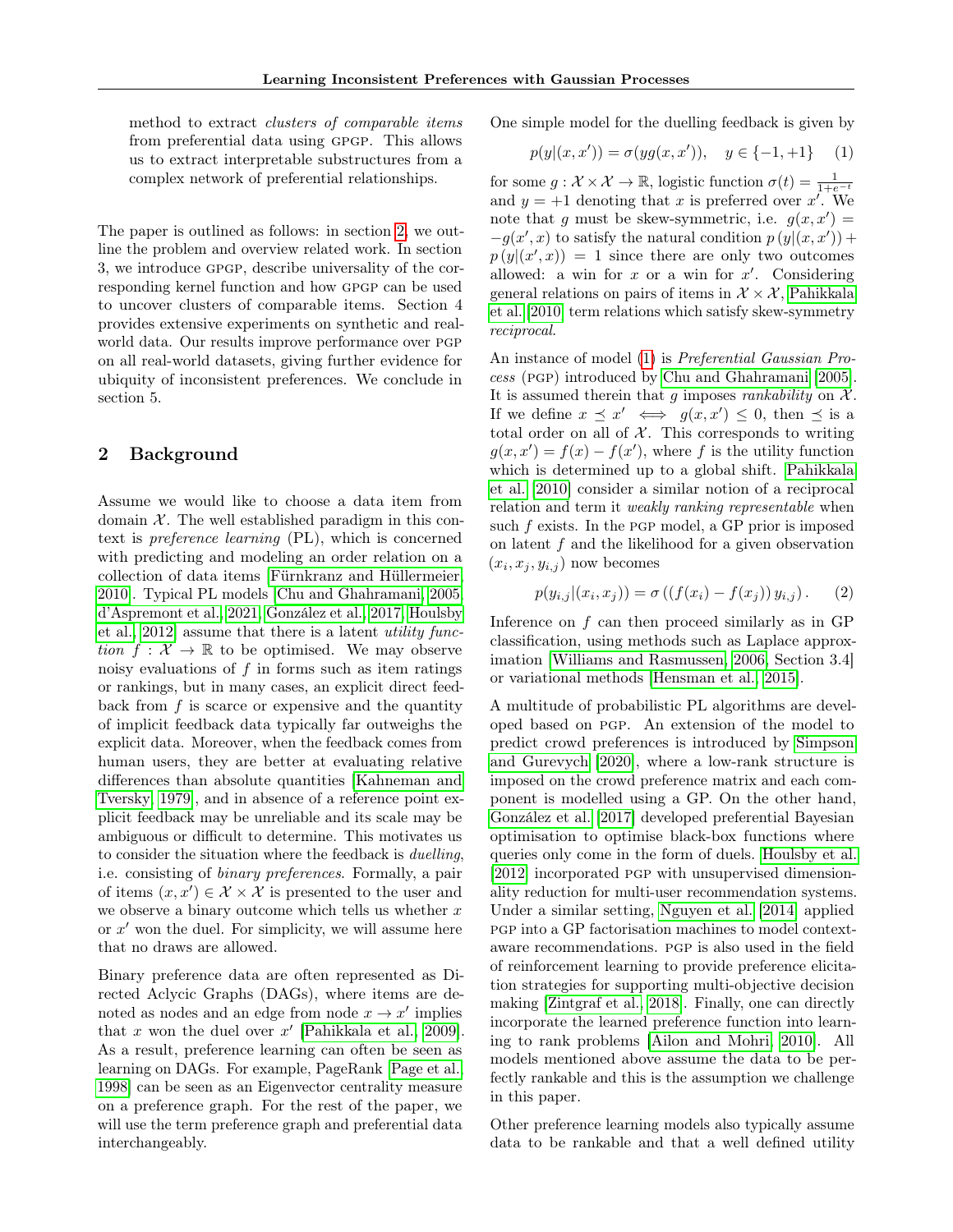function exists. Classical examples are random utility model [\[Thurstone, 1994\]](#page-8-21), Bradley-Terry-Luce models [\[Bradley and Terry, 1952,](#page-8-22) [Luce, 1959\]](#page-8-23), the Thurstone-Mosteller model [\[Mosteller and Nogee, 1951\]](#page-8-24) and many of their variants. Non-probabilistic preference models such as SVM-Rank [\[Joachims, 2009\]](#page-8-25), Serial-Rank [\[Fogel](#page-9-0) [et al., 2016\]](#page-9-0), Sync-Rank [\[Cucuringu, 2016\]](#page-9-1) and SVD-Rank [\[d'Aspremont et al., 2021\]](#page-8-12) also typically assume rankability in their formulations.

In practice however, total rankability is often too strong of an assumption. There might be many reasons why some "noisy" preferences do not conform to a single overall ranking. For example, it is well studied that cognitive biases often lead to inconsistent human preferences in behavioral economics [\[Tversky and Kahneman,](#page-9-2) [1992\]](#page-9-2). In fact, not until very recently did the ranking community start to challenge this assumption by proposing quantitative metrics on measuring rankability of duelling data: [Anderson et al.](#page-9-3) [\[2019\]](#page-9-3), [Cameron](#page-9-4) [et al.](#page-9-4) [\[2020\]](#page-9-4) considered rankability as a metric measuring the difference between the observed preference graph and a perfectly rankable complete dominance graph. This motivates the need to consider a general preference modelling methods without assuming total rankability.

To relax rankability assumptions and thus capture more complex latent structures in preferential data, we will consider a Gaussian process formulation for a general case where no single order can be formed and it is, in particular, possible that transitivity is violated, i.e.  $x \preceq x', x' \preceq x''$  but  $x'' \preceq x$ . We believe that in many cases, such inconsistent relationships are fundamental to the data generating process. In fact, this conjecture is supported by the findings of [Zoghi et al.](#page-8-5) [\[2015\]](#page-8-5) who consider discrete choice (duelling bandits) problem with the application in ranker evaluation for information retrieval. They concluded that the instances where the Condorcet winner (an item which beats all the others with probability larger than  $\frac{1}{2}$ ) does not exist far outweigh those where it does. Since the existence of a single objective function f with a unique global maximum would imply the existence of the Condorcet winner, we see that inconsistent preferences may, in fact, be prevalent in practice.

A thread of important related work arises in the inference of general (i.e. not necessarily preferential) relations between pairs of data objects [\[Pahikkala et al.,](#page-8-17) [2010,](#page-8-17) [Waegeman et al., 2012\]](#page-8-8) using frequentist kernel methods. In particular, [Pahikkala et al.](#page-8-17) [\[2010\]](#page-8-17) similarly emphasise the importance of being able to model intransitive reciprocal relationships, motivating it using sports games examples. They also introduce the same kernel function we will consider in this work. [Waege](#page-8-8)[man et al.](#page-8-8) [\[2012\]](#page-8-8) take this work further, consider more general graded relations, reiterating importance of intransitivity, and study the connections to fuzzy set theory. [Waegeman et al.](#page-8-8) [\[2012\]](#page-8-8) also prove the theoretical result which is a slightly weaker form of our Theorem [1](#page-3-0) on universality. As such, we emphasise that the generalised preferential kernels we will consider are not new, but to the best of our knowledge they have not been used in Gaussian process modelling, nor in discovering richer latent structure behind preferential data, which we propose in this work. There is also work that considers intransitive relations using different types of statistical models – without using item covariates and operating only on the matrix of match outcomes. For example, [Causeur and Husson](#page-9-5) [\[2005\]](#page-9-5) extend the classical Bradley-Terry model, while [Chen](#page-9-6) [and Joachims](#page-9-6) [\[2016\]](#page-9-6) introduce so called Blade-Chest model and discover that substantial intransitivity exists in contexts such as online video gaming data.

We will in this paper deliberately adopt both Bayesian and frequentist viewpoints to kernel methods. We consider and implement a new Gaussian process framework, generalising pgp of [Chu and Ghahramani](#page-8-0) [\[2005\]](#page-8-0) which can hence be integrated in many probabilistic preference learning algorithms that build on pgp. But we also study the properties of the RKHSs associated to the corresponding kernel functions, arriving at conclusions essentially equivalent to those in [Pahikkala](#page-8-17) [et al.](#page-8-17) [\[2010\]](#page-8-17), [Waegeman et al.](#page-8-8) [\[2012\]](#page-8-8), although we use different proof techniques which are more grounded in the notions of RKHS universality developed by [Sripe](#page-8-9)[rumbudur et al.](#page-8-9) [\[2011\]](#page-8-9), allowing us to consider more general spaces  $X$  of item covariates. We note that GPs and RKHSs have deep connections, as described in [Kanagawa et al.](#page-9-7) [\[2018\]](#page-9-7).

## 3 Methodology

#### 3.1 Generalised preferential kernels

Recall that in pgp we express the preference function  $g(x, x')$  as  $f(x) - f(x')$  and place a GP prior on f. In fact, one can recast the inference solely in terms of g as  $f$  directly induces a GP prior on  $g$  by linearity. The corresponding covariance kernel  $k_E^0$  is then given by

$$
k_E^0((u, u'), (v, v')) = \text{cov}(f(u) - f(u'), f(v) - f(v'))
$$
  
=  $k(u, v) + k(u', v')$   
-  $k(u, v') - k(u', v),$  (3)

where the base kernel  $k$  is the covariance structure on f. [Houlsby et al.](#page-8-13) [\[2012\]](#page-8-13) called  $k_E^0$  the *preference kernel*. This reformulation allows us to directly apply many state-of-the-art GP classification methods.

Now consider a more general case where  $q: \mathcal{X} \times \mathcal{X} \to \mathbb{R}$ corresponds to any skew-symmetric function. We will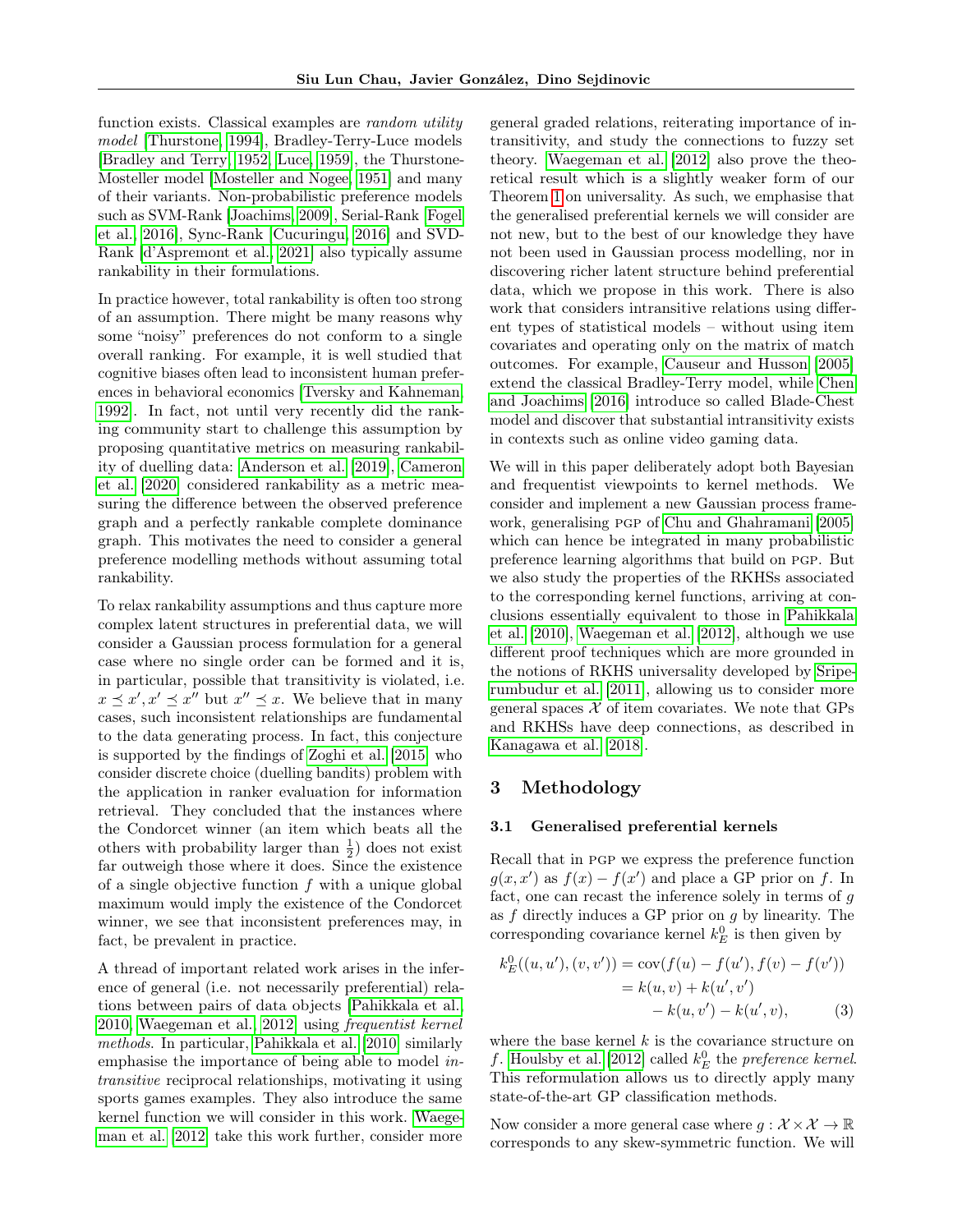consider the following skew-symmetric kernel:

<span id="page-3-1"></span>
$$
k_E((u, u'), (v, v')) = k(u, v)k(u', v') - k(u, v')k(u', v),
$$
  
(4)

termed Generalised Preferential Kernel and the corresponding GP will be called the Generalised Preferential Gaussian Processes (GPGP).

The kernel [\(4\)](#page-3-1) is not new and was previously studied by [Pahikkala et al.](#page-8-17) [\[2010\]](#page-8-17), [Waegeman et al.](#page-8-8) [\[2012\]](#page-8-8) in their work on intransitive relations, as well as in persistent homology analysis to enforce appropriate symmetry conditions [\[Kwitt et al., 2015,](#page-9-8) [Reininghaus](#page-9-9) [et al., 2015\]](#page-9-9). In particular, [Pahikkala et al.](#page-8-17) [\[2010\]](#page-8-17) take a feature mapping  $\psi$  on  $\mathcal{X} \times \mathcal{X}$  and "skew-symmetrise" it in the following way:  $\varphi(x, x') = \psi(x, x') - \psi(x', x)$ . Now  $\varphi$  and the corresponding kernel can be used to model skew-symmetric functions and, thus, reciprocal relations. In case where  $\psi$  corresponds to the Kronecker product kernel  $k \otimes k$ , this results exactly in [\(4\)](#page-3-1). We give some further details of the feature map view of these kernels in the Appendix.

One can interpret both  $k_E^0$  and  $k_E$  as kernels between edges in a preference graph.  $k_E$  can be extended further to tackle more complex preferential data settings such as learning from crowd preferences and preference learning from distributional data. We will keep the exposition here simple and a further description of these extensions is included in the Appendix.

For any kernel function  $\kappa$ , denote its RKHS by  $\mathcal{H}_{\kappa}$ .  $\mathcal{H}_{k_E}$  is clearly more expressive than  $\mathcal{H}_{k_E^0}$  as it imposes no rankability assumption on its elements. We next consider how expressive  $\mathcal{H}_{k_E}$  is, given suitable regularity conditions on  $\mathcal X$  and  $k$ . In particular, for any skew-symmetric bounded continuous function g on  $\mathcal{X} \times \mathcal{X}$ , can one find a function in  $\mathcal{H}_{k_E}$  that arbitrarily well approximates  $q$ ? We define a suitable notion of  $ss-c_0$ -universality below which allows for a very general domain  $X$ . There are different notions of universality for kernels and we refer the reader to [Micchelli et al.](#page-9-10) [\[2006\]](#page-9-10), [Sriperumbudur et al.](#page-8-9) [\[2011\]](#page-8-9) and references therein for further details.

**Definition 1** (ss-c<sub>0</sub>-universality). Let X be a locally compact Hausdorff space and let  $C_{0,ss}(\mathcal{X} \times \mathcal{X})$  be the space of functions  $f: \mathcal{X} \times \mathcal{X} \to \mathbb{R}$  which are continuous, bounded, skew-symmetric and vanish at infinity. A kernel k is said to be ss- $c_0$ -universal on  $\mathcal{X} \times \mathcal{X}$  if and only if  $\mathcal{H}_k$  is dense in  $C_{0,ss}(\mathcal{X} \times \mathcal{X})$  w.r.t. the uniform norm.

We next prove a theorem which allows us to easily construct ss- $c_0$ -universal kernels  $k_E$  by simply selecting k to be  $c_0$ -universal [\[Sriperumbudur et al., 2011\]](#page-8-9). We note that a weaker form of this result was first proved in [\[Waegeman et al., 2012,](#page-8-8) Theorem III.4] using different techniques. Our proof (included in Appendix) builds on the notion of  $c_0$ -universality and its relationship with integrally strictly positive definite kernels developed by [Sriperumbudur et al.](#page-8-9) [\[2011\]](#page-8-9), making the construction applicable to any *locally compact Hausdorff space*  $X$ , whereas [Waegeman et al.](#page-8-8) [\[2012\]](#page-8-8) require compact metric spaces, thereby excluding interesting domains such as  $\mathbb{R}^d$  or infinite discrete spaces.

<span id="page-3-0"></span>**Theorem 1** (ss- $c_0$ -universality of  $k_E$ ). Assume that the base kernel k is  $c_0$ -universal on the locally compact Hausdorff space  $X$ . Then the generalised preferential kernel  $k_E((u, u'), (v, v')) = k(u, v)k(u', v')$  $k(u, v')k(u', v)$  is ss-c<sub>0</sub>-universal on  $\mathcal{X} \times \mathcal{X}$ .

#### 3.2 Clusters of comparable items

Clustering is a popular method to consider latent structures behind preferential data. Many existing methods [\[Cao et al., 2012,](#page-9-11) [Li et al., 2018,](#page-9-12) [Grbovic et al., 2013,](#page-9-13) [Fogel et al., 2016\]](#page-9-0) cluster items based on their similarity devised from the outcomes of matches. For example, in [Fogel et al.](#page-9-0) [\[2016\]](#page-9-0) the authors used a two-hop aggregation method on the preference graph to compute the similarity between two items, i.e.  $S_{i,j} = \sum_{k=1}^{n} y_{i,k} y_{j,k}$ . In this work, we consider a different notion of clustering for preferential data, which we term clusters of comparable items. In particular, we are interested in discovering groups of items that are comparable and thus rankable within clusters but not across. Cases like this might arise when the pairwise comparison is defined indirectly. For example, product preferences are often deduced using product search histories in e-commerce [\[Karmaker Santu et al., 2017\]](#page-9-14) and products may not always belong to the same categories. A related problem is studied in partial rankings [\[Cheng et al., 2012\]](#page-8-10), where certain pairs of items can be declared as incomparable by thresholding the probabilities of pairwise preferences between items. In contrast to partial rankings though, we do not need to consider individual probabilities, and by clustering the items, all pairings across clusters are declared as incomparable.

Consider a latent preference function  $g$  and assume that it belongs to  $\mathcal{H}_{k_{E}}$ . We can associate to g a skewsymmetric Hilbert-Schmidt operator  $S_q : \mathcal{H}_k \to \mathcal{H}_k$ which satisfies

$$
\langle k(\cdot, x), S_g k(\cdot, x') \rangle_{\mathcal{H}_k} = g(x, x'). \tag{5}
$$

For example, if  $g(x, x') = f(x) - f(x')$  then  $S_g$  is a rank two operator given by  $S_g = f \otimes e - e \otimes f$  and  $e(x) = 1$ is the constant function. Conversely, if  $S<sub>g</sub>$  has rank two and one of its top singular functions is constant, a total order can be imposed on  $X$  by the non-constant top singular function. Similar reasoning can also be applied to the match outcomes matrix directly and is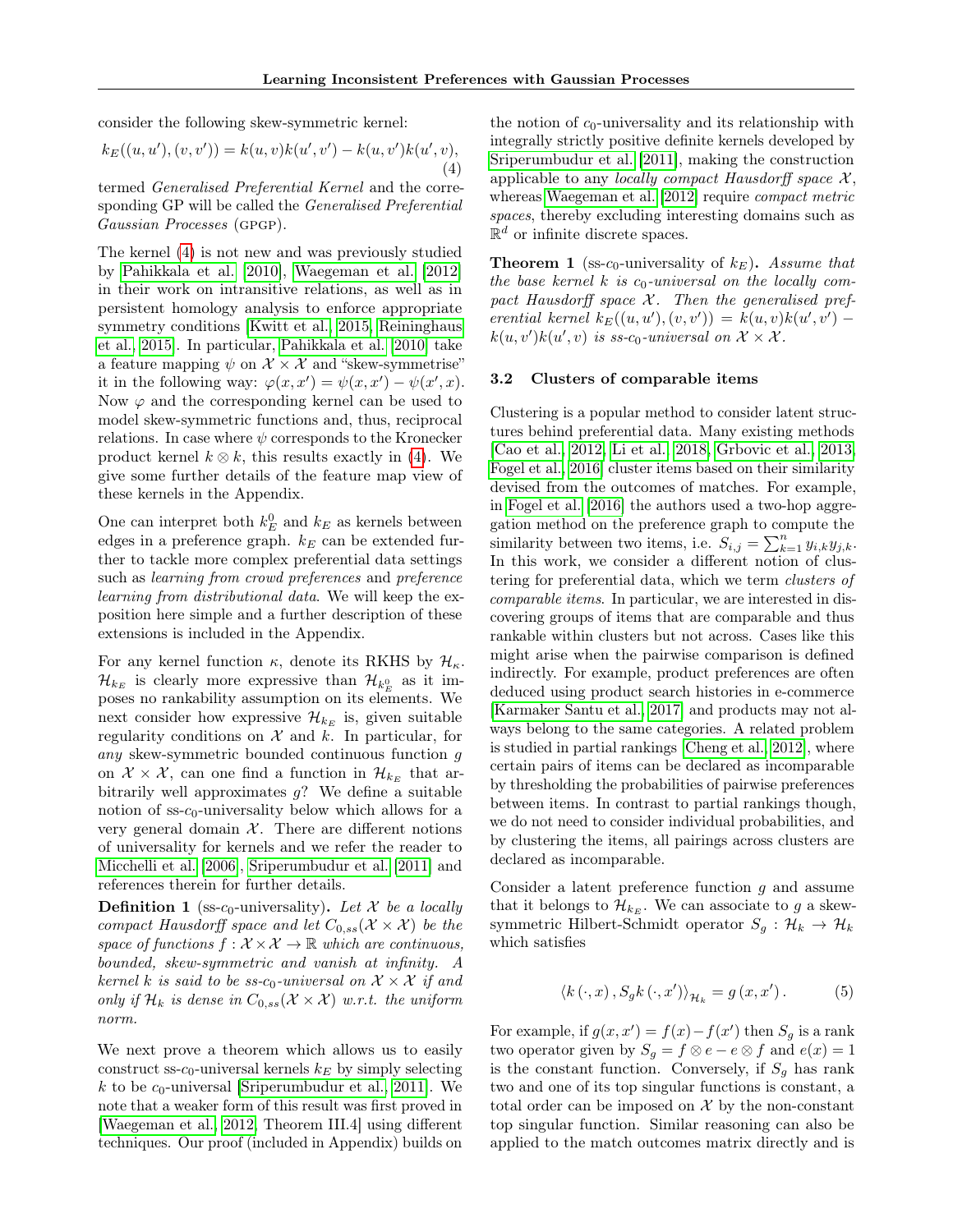the core idea behind SVD-based approaches to ranking [\[d'Aspremont et al., 2021,](#page-8-12) [Chau et al., 2020\]](#page-9-15).

In general, however,  $S_g$  may have a higher rank. Specifically, in the case of the existence of L clusters of comparable items,  $S<sub>g</sub>$  can be written as an operator of rank 2L given by

<span id="page-4-0"></span>
$$
S_g = \sum_{l=1}^{L} (f_l \otimes e_l - e_l \otimes f_l)
$$
 (6)

where  $f_l$  is the utility function of the *l*-th cluster and  $e_l$  is the *l*-th cluster indicator function, i.e. it equals to 1 if item  $x$  belongs to cluster  $l$ , and 0 otherwise.

We are now interested in extracting clusters of comparable items from a fitted function  $g$ . Assuming  $(6)$ , the true complete preference matrix G with  $G_{i,j} = g(x_i, x_j)$ satisfies

$$
G = \sum_{l=1}^{L} (\mathbf{f}_l \mathbf{1}_l^\top - \mathbf{1}_l \mathbf{f}_l^\top). \tag{7}
$$

 $f_l$  is the vector of evaluations of the *l*-th cluster utility function  $f_l$  and  $\mathbf{1}_l$  is the *l*-th cluster indicator vector, i.e. its j-th entry equals to 1 if item  $x_j$  belongs to cluster l, and 0 otherwise.

To recover the clusters, we first estimate the preference matrix  $G$  using GPGP and treat it as a noisy version of the true low rank matrix  $G$ . The clusters can then be recovered by applying standard clustering algorithms (e.g. K-means) to the data representation given by the top 2L singular vectors from  $\hat{G}$ , analogously to classical spectral clustering.

#### <span id="page-4-1"></span>3.3 Data augmentation baseline

It is simple to extend any classification algorithm to model skew-symmetric duelling preferences using data augmentation, without assuming rankability. One example is to take an observation  $(x_i, x_j, y_{ij})$  of the match between  $x_i$  and  $x_j$ , and concatenate the two sets of item covariates in two different orders, as  $x_{i,j} = [x_i, x_j]$  and  $x_{j,i} = [x_j, x_i]$  and pass them to a classification model with both  $x_{i,j}$ ,  $x_{j,i}$  as inputs and  $y_{i,j}$  and  $y_{j,i} = -y_{i,j}$ as their respective targets. While such data augmentation does encourage skew-symmetry, the resulting function is not guaranteed to be skew-symmetric on all inputs. Skew-symmetry can then be enforced by averaging the model outputs:

$$
\hat{p}(y_{ij} = 1 | (x_i, x_j)) = \frac{1}{2} \hat{p}_{\text{cat}}(y_{ij} = 1 | x_{i,j}) + \frac{1}{2} \hat{p}_{\text{cat}}(y_{ji} = -1 | x_{j,i}), (8)
$$

where  $\hat{p}_{\text{cat}}$  are the probabilities fitted on the concatenated item covariates. Although this ad-hoc augmentation allows us to relax the rankability assumption in preference learning and is applicable to any models, including GPs, its theoretical justification is questionable, and the additional computational cost due to doubling the data size may be problematic.

We note that another approach applicable to linear models would be to impose skew-symmetry via model coefficients directly, but it is not clear how one might extend it to nonparametric methods such as GPs. We provide further discussion of this line of reasoning with its connection to the feature maps of pgp and gpgp in the Appendix.

#### 3.4 Scalability

Since GPGP is formulated on the joint item space  $\mathcal{X} \times \mathcal{X}$ of pairs of items, computational considerations need to be taken into account. In the worst case scenario, we may be storing and inverting a  $\binom{n}{2} \times \binom{n}{2}$  kernel matrix for  $n$  items, if a match is played between every pair of items. This seldom happens in practice, however. In fact, most real-world comparison data is highly sparse, especially if the number of items  $n$  is large. Nonetheless, there are a large number of well established ways to scale up GPs that can be readily applied to GPGP. e.g. variational inducing points [\[Hensman et al., 2015\]](#page-8-19) or conjugate gradient methods [\[Filippone and Engler,](#page-9-16) [2015\]](#page-9-16). In addition, [Gardner et al.](#page-9-17) [\[2018\]](#page-9-17) proposed techniques to reduce the asymptotic complexity of exact GP inference from cubic to quadratic. One can also use methods such as KISS-GP [\[Wilson and Nickisch, 2015\]](#page-9-18) exploiting Kronecker and Toeplitz algebra for further speedups. Kronecker structure of kernel matrices, as well as conjugate gradient methods were also exploited by [Pahikkala et al.](#page-9-19) [\[2013\]](#page-9-19) in the context of regularized least squares with generalised preferential kernel.

### 4 Experiments

Our experiments demonstrate the key aspect of GPGP: the ability to model cyclic and inconsistent preferences from duelling data. In section [4.1,](#page-5-0) we study the robustness of GPGP using simulated preferences with different levels of sparsity and inconsistencies. Section [4.2](#page-5-1) studies the problem of clusters of comparable items using simulation to further showcase how gpgp can learn complex preferential structures. Finally, we conclude the experiments by testing GPGP against alternative preference prediction methods using 4 real-world datasets with a total of 22 examples. As baselines, we compare gpgp with Preferential GP (pgp), GP with data augmentation (PAIR-GP) and Logistic Regression with data augmentation (PAIR-LOGREG). The latter two baselines use a scheme described in [3.3.](#page-4-1) For all methods involving kernels, we use the Gaussian radial basis function kernel (RBF)  $k(x, x') = \exp \left(-\frac{||x - x'||^2}{2\alpha^2}\right)$  $rac{-x'||^2}{2\gamma^2}$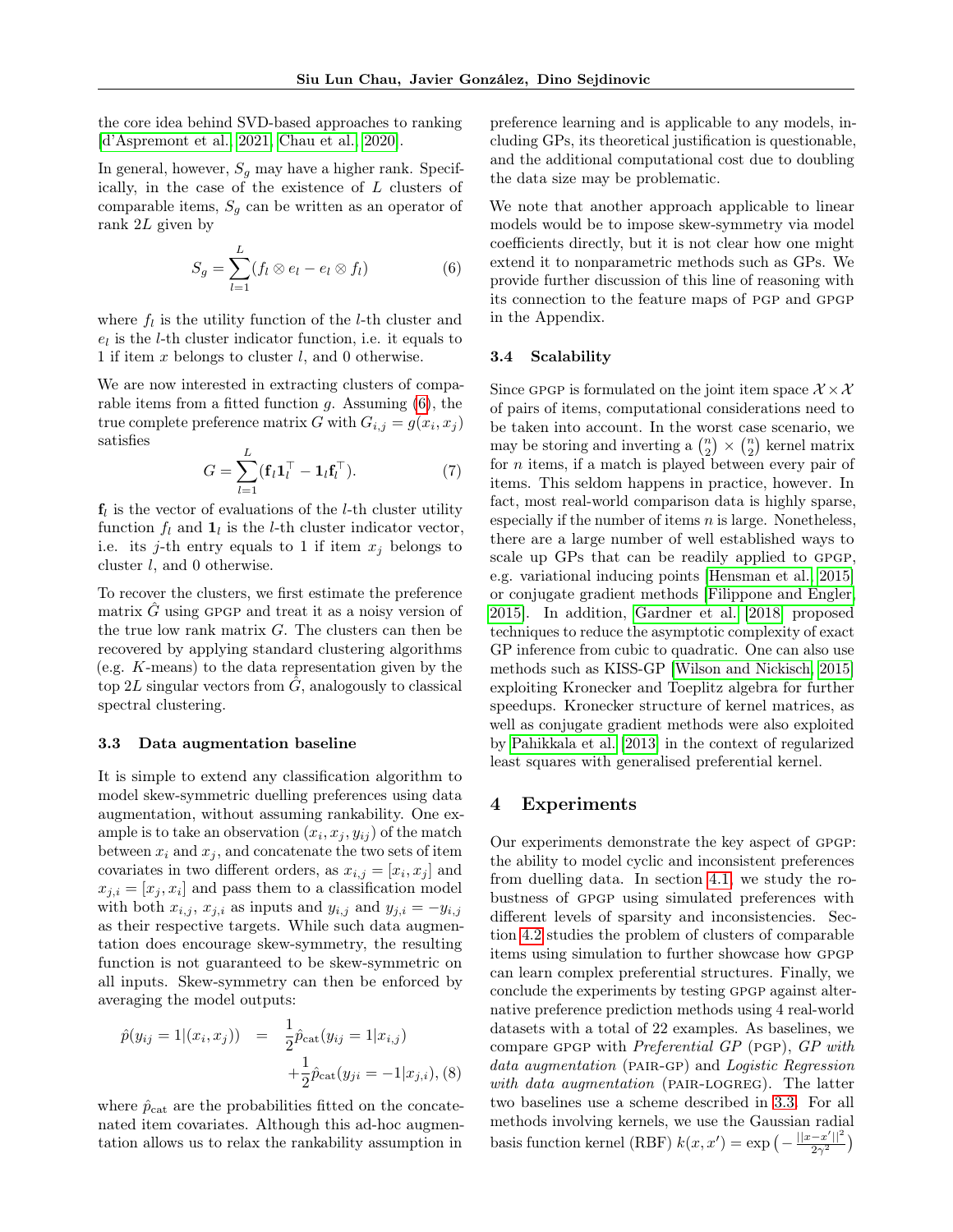and obtain lengthscale  $\gamma$  by optimising the evidence lower bound. We use Laplace approximation and conjugate gradient methods for inference in gpgp, pgp and pair-gp.

#### <span id="page-5-0"></span>4.1 Simulation: Cyclic and inconsistent preferences

Data generation Consider a comparison network with *n* items and a covariate matrix  $X \in \mathbb{R}^{n \times p}$ . We assign to each node a latent state  $z \in \{1, ..., L\}$  and generate a set of utility functions  $\{r_{z,z'}\}_{z,z'=1}^L$ , i.e. there is a different utility function for each pair  $(z, z')$  of latent states. We let  $r_{z,z'}(x) = \sum_{j=1}^n \alpha_j^{z,z'} k(x, x_j)$  with each vector  $\alpha^{z,z'} \stackrel{i.i.d}{\sim} N(0, I_n)$ . Comparison between node i and  $j$  is then conducted based on the utility selected by their latent states, i.e.  $i \leq j \iff r_{z_i, z_j}(x_i)$  $r_{z_i,z_j}(x_j)$ . This setup brings in cyclic and inconsistent preferences to the overall preference graph. Figure [1a](#page-6-0) provides a visual illustration of the experiment with  $L = 2$  with a cycle indicated in bold. Different colour of the edges indicates that a different criterion, i.e. utility function, is used in pairwise comparisons.

We simulate a preference graph with  $n = 30$  players each containing  $p = 5$  covariates with different level of graph sparsity and number of latent states  $(L = 1, 2, 5)$ . Latent states are simulated uniformly. Item features are generated conditionally on latent states with  $x|z \sim$  $N(z_1, I_5)$ , thus allowing the features to encapsulate information about the latent states. We do a  $70 - 30$ train-test-split on the data and repeat the experiments 20 times.

Results Figure [2](#page-6-1) gives the accuracy of gpgp when predicting preferences on held-out data in comparison with baselines. As  $L$  increases, we see a significant decrease in accuracy for pgp and pair-logreg whereas gpgp and pair-gp performed relatively stable. On average gpgp outperforms the other methods, except in the high sparsity regime with  $L = 1$ , where PGP performed better. In fact, this is not surprising as  $L = 1$ corresponds to a perfectly rankable duelling problem since there is only one utility function.

#### <span id="page-5-1"></span>4.2 Simulation: Clusters of comparable items

Data generation Similar to the setup from section [4.1,](#page-5-0) we assign to each data a latent state and match outcomes follow utility functions dependant on these states. However, when comparisons are made across latent groups, the outcome is a Bernoulli $(1/2)$ , independent of all else, due to items being non-comparable. See Figure [1b](#page-6-2) for a visual illustration. We simulate matches between 30 players each containing 5 features with different level of sparsity and number of latent clusters  $L = 2, 3$ .

We give three possible approaches of finding the clusters of comparable items,

- 1. gpgp-clus: First recover the latent preference matrix  $G$  using GPGP, then run KMeans on the top 2L corresponding singular vectors of G.
- 2. pr-clus: First apply the partial ranking with abstention method from [Cheng et al.](#page-8-10) [\[2012\]](#page-8-10) to remove non-comparable matches. SVD and KMeans are then applied to the trimmed comparison matrix.
- 3. SVD-CLUS: Apply KMeans to the data representation given by the top 2L singular vectors from the comparison graph directly.

We report the proportion of items which are correctly clustered as a metric of performance. We do not include pgp-clus here because pgp performs poorly when there are multiple ranking signals.

Results Figure [3](#page-6-3) gives the performance of the methods in recovering clusters of comparable items, comparing the proportion of the items each method clustered correctly. On average gpgp-clus performed better than the rest, except at low sparsity, i.e. dense graphs, where it performed similarly to SVD-CLUS. This is expected as for a highly dense preference graph, modelling with GPGP will not gain further additional information about the overall preference structure. On the other hand, PR-CLUS performed consistently poorly because it assumes rankability of the data. In other words, it only removes matches that agree with the sole ranking signal the algorithm recovered.

#### 4.3 Predicting preferences on real data

We apply GPGP and baselines to a variety of real-world comparison graphs, and measure outcome by their accuracy in predicting preferences on the test set. A 70-30 train-test split is applied to the data over 20 trials. Table [1](#page-7-0) summarises the test results on 4 datasets for preference learning. We report the average network clustering coefficient  $C_{avg}$  [\[Saramäki et al., 2007\]](#page-9-20) as a proxy to illustrate how non-rankable the problem is.

Male Cape Dwarf Chameleons Contest This data is used in the study by [Stuart-Fox et al.](#page-9-21) [\[2006\]](#page-9-21). Physical measurements are made on 35 male Cape dwarf chameleons, and the results of 104 contests are recorded. From Table [1,](#page-7-0) we see that GPGP statistically outperformed all baselines. In particular, pgp was the worst performer due to the moderately high clustering coefficient.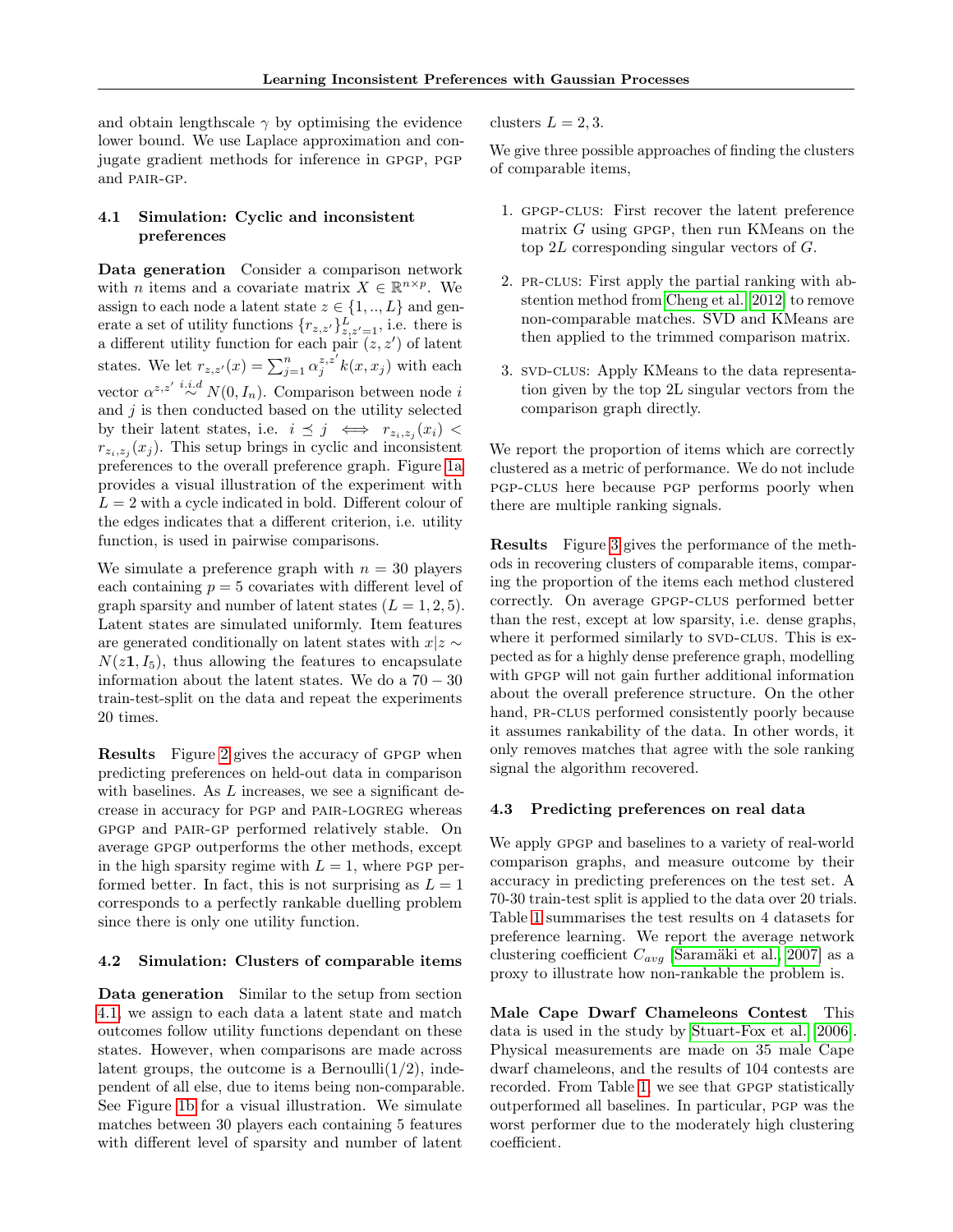<span id="page-6-0"></span>

<span id="page-6-2"></span>

(a) Cyclic and Inconsistent Preference illustration (b) Clusters of comparable items illustration

Figure 1: (a) Items belongs to different groups and preference between items corresponds to the utility function determined by their latent states (different colors indicate that different utility function is used). Overall preferences exhibit cycles (indicated in bold) (b) Items belongs to different groups and items are rankable within the groups but preferences across groups are random.

<span id="page-6-1"></span>

Figure 2: Comparisons of algorithms for simulations at different sparsity and inconsistency level. Accuracies are averaged over 20 runs and error bars of 1 standard deviation are provided.

<span id="page-6-3"></span>

Figure 3: (a, b) Comparisons of algorithms for simulations with different number of clusters and sparsity level. Proportion of items correctly clustered are averaged over 20 runs and error bars of 1 standard deviation are provided. (c) Proportion of times gpgp performed better than baselines.

Flatlizard Competition The data is collected at Augrabies Falls National Park (South Africa) in September-October 2002 [\[Whiting et al., 2009\]](#page-9-22), on the contest performance and background attributes of 77 male flat lizards (Platysaurus Broadleyi). The results of 100 contests were recorded, along with 18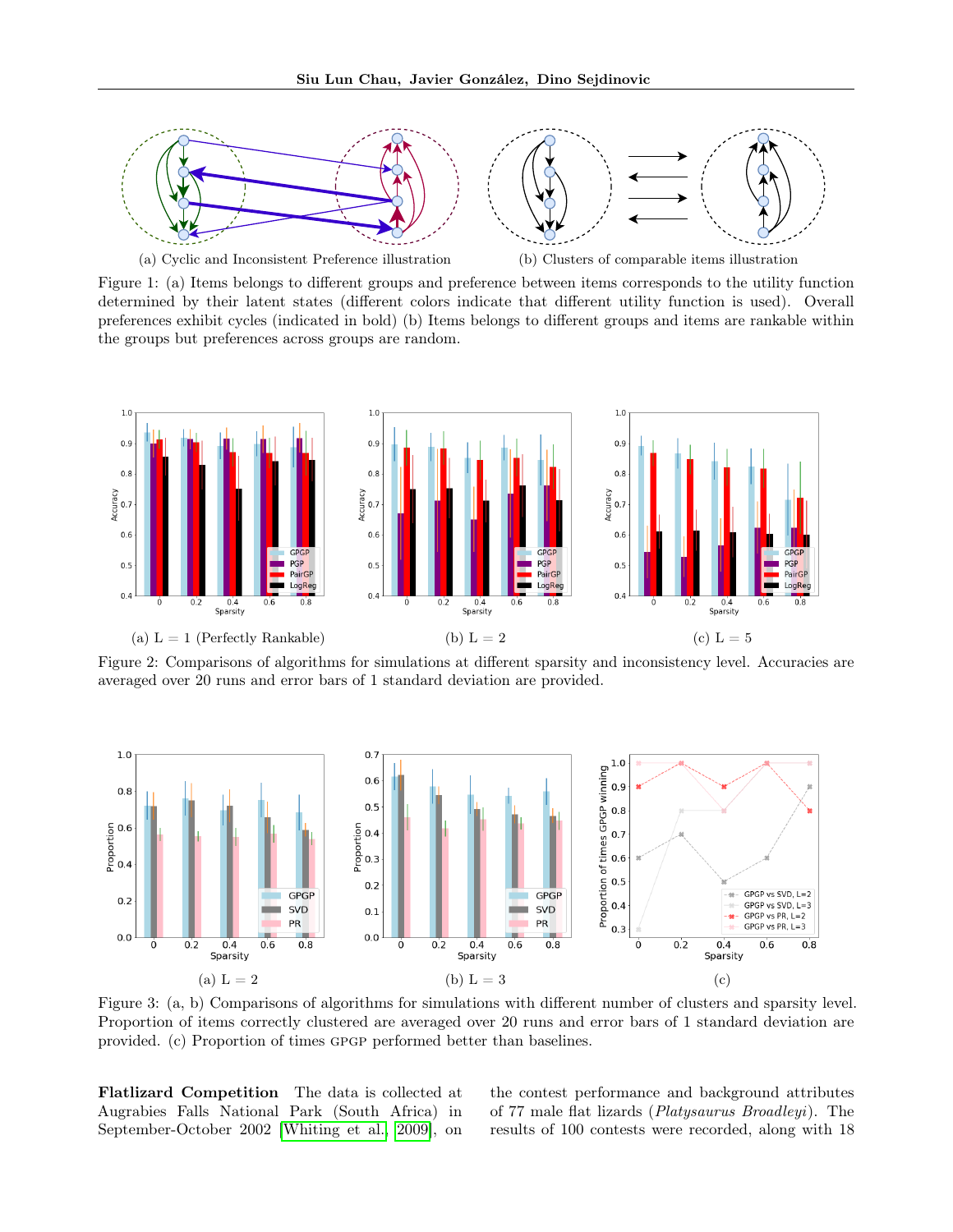<span id="page-7-0"></span>Table 1: Test results on the 4 datasets for preference learning. Accuracy averaged over 20 trials is reported along with its standard deviation.  $C_{avg}$  is the average clustering coefficient of a comparison graph. The symbol  $*$ indicates when the algorithm's accuracy is significantly worse than that of gpgp. Wilcoxon rank-sum test with level 0.05 was used to determine the statistical significance.

|             |          |              |              | $(\%)$<br>Accuracy ' |                   |                   |                   |
|-------------|----------|--------------|--------------|----------------------|-------------------|-------------------|-------------------|
| DATASET     | $#$ Item | $#$ Edge     | $\cup_{avg}$ | <b>GPGP</b>          | <b>PGP</b>        | PAIRGP            | PAIRLOGREG        |
| Chameleon   | 35       | 104          | 0.33         | $0.78\pm0.06$        | $0.51 + 0.09^*$   | $0.72 \pm 0.08^*$ | $0.71 + 0.08^*$   |
| Flatlizard  | 77       | 100          | 0.07         | $0.83 + 0.06$        | $0.80 \pm 0.09$   | $0.78 + 0.07^*$   | $0.77 + 0.09^*$   |
| NFL 2000-18 | 32       | $213x19$ yrs | 0.54         | $0.59 + 0.03$        | $0.51 \pm 0.02^*$ | $0.58 \pm 0.03$   | $0.65 + 0.03$     |
| ArXiv Graph | 1025     | 1000         | 0.11         | $0.74 + 0.02$        | $0.66 + 0.03^*$   | $0.70 + 0.02^*$   | $0.62 \pm 0.02^*$ |

physical measurements made on each lizard, such as weight and head size. This comparison graph has the lowest average clustering coefficient thus is the most rankable compared to the rest. On average gpgp still performed better than pgp but the difference is not statistically significant.

NFL Football 2000-2018 The data contains the outcome of National Football League (NFL) matches during the regular season, for the years  $2000 - 2018$  $2000 - 2018$  $2000 - 2018$ <sup>1</sup>. In addition, 256 matches per year between 32 teams, along with 18 performance metrics, such as *yards per game* and number of fumbles are recorded. We pick the top 5 informative features by applying the BAHSIC feature selection algorithm [\[Song et al., 2012\]](#page-9-23) and run the algorithm on each year's comparison graph separately and average the results. In this highly non-rankable  $(C_{avg} = 0.54)$  problem, PAIR-LOGREG outperformed the rest. This is not surprising as the features (e.g. yards per game) are expected to be linearly related to the match outcome and a linear model may thus better capture these relationships. Nonetheless, gpgp still outperformed pgp.

ArXiv Citation Network The last dataset we use is from the Open Graph Benchmark [\[Hu et al., 2020\]](#page-10-0) arXiv Computer Science papers citation network. Each paper represents a node and an edge from node  $i \rightarrow j$ means paper  $i$  cited paper  $j$ . We pick an induced subgraph with 1025 nodes and 1000 edges from the full network. Each node contains a 128-dimensional feature vector obtained by averaging the embedding of words in its title and abstract. Again, we see gpgp performed significantly better than the other algorithms. It is interesting to note that pair-logreg was the worst performing method, indicating that word-embedding features, in contrast to the features from the NFL problem, have a highly non-linear relationship with the match outcome.

## 5 Conclusion and Discussion

We proposed Generalised Preferential Gaussian Processes (gpgp), a new probabilistic model for preferential data. GPGP relaxed the rankability assumption and comes with a strong theoretical justification in terms of universality of the corresponding kernel function. It can be readily integrated into many existing preference learning algorithms that are based on pgp. Experimental results on simulations and real-world datasets show the superior performance in comparison to pgp, the latter demonstrating the prevalence of inconsistent preferences and the need for relaxing the rankability assumptions in practice. We demonstrated how gpgp can be used to solve a specific problem which goes beyond rankability, i.e. recovering clusters of comparable items. A number of other problems which similarly involve more complex preferential structures can be studied based on the proposed framework.

Relaxing rankability allows to investigate latent structures influencing preferences, including the case where preferences are inconsistent, cyclical or when many items are simply not comparable to each other. Building on the existing preferential Gaussian Process (pgp) model, our approach introduces additional flexibility but preserves the advantages of having a Bayesian probabilistic model and faithful uncertainty quantification. The algorithms we proposed may enable more robust and customised recommendations to users in recommender systems and information retrieval. It is also envisaged that our work will find applications in  $A/B$ testing, gaming systems, and Bayesian optimisation with implicit or relative feedback.

Digital trails such as web searches and purchase patterns are often collected for targeted recommendations. It is worth noting that these features might include sensitive personal information and utilising them without careful consideration might be unethical. Therefore, an important practical research direction will be to consider combining gpgp with algorithmic fairness approaches applicable to kernel methods and GPs [\[Li](#page-10-1) [et al., 2019\]](#page-10-1), or to use differentially private mechanisms for GPs [\[Smith et al., 2018\]](#page-10-2).

<span id="page-7-1"></span><sup>&</sup>lt;sup>1</sup>data collected from nfl.com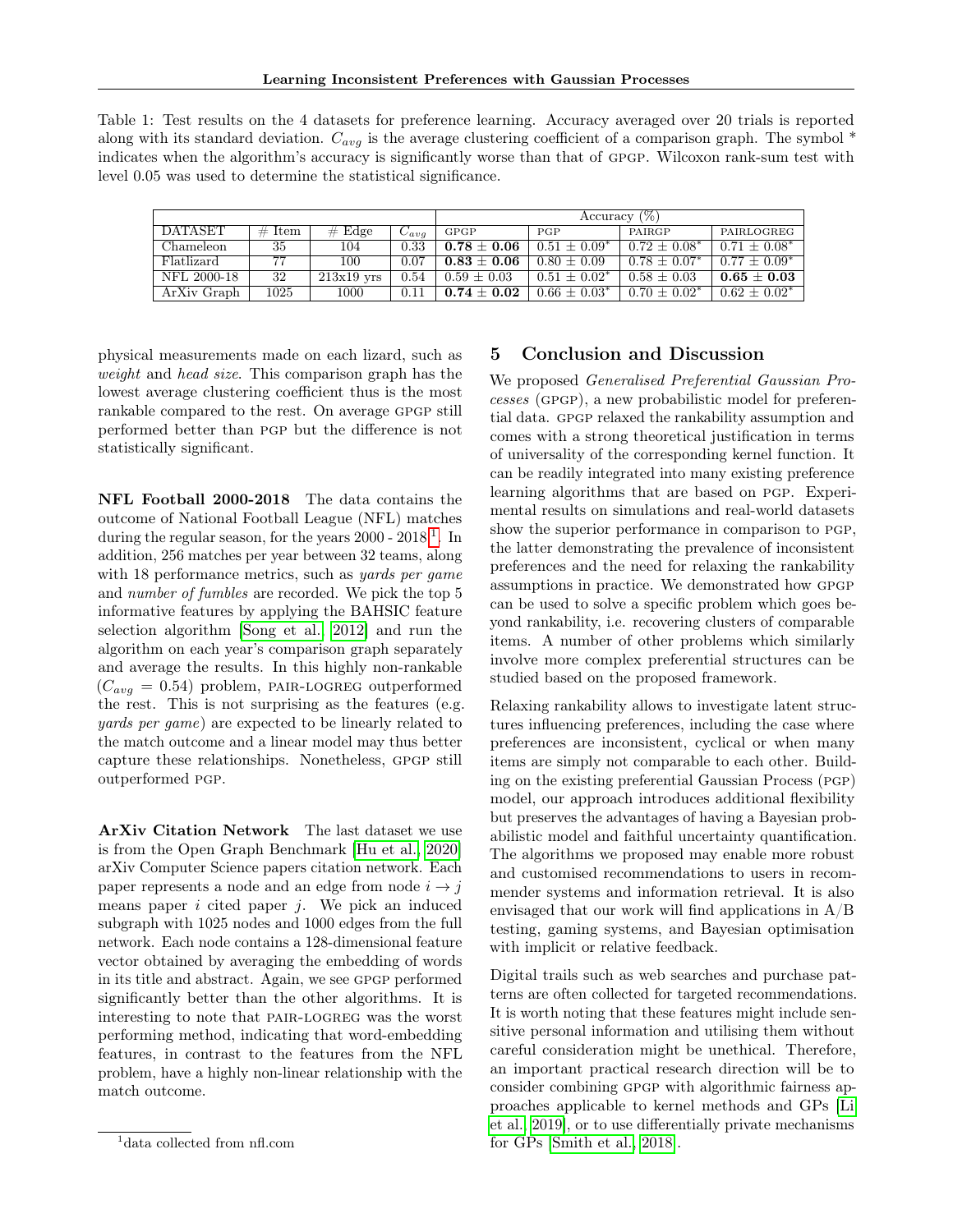#### References

- <span id="page-8-0"></span>Wei Chu and Zoubin Ghahramani. Preference learning with Gaussian processes. In Proceedings of the 22nd International Conference on Machine Learning, pages 137–144, 2005.
- <span id="page-8-1"></span>B. Sinervo and C.M. Lively. The rock-paper-scissors game and the evolution of alternative male strategies. Nature, 380(6571):240–243, 1996.
- <span id="page-8-2"></span>William V Gehrlein. Condorcet's paradox. Theory and Decision, 15(2):161–197, 1983.
- <span id="page-8-3"></span>Edwin Simpson and Iryna Gurevych. Scalable Bayesian preference learning for crowds. Machine Learning, 109:689–718, 2020.
- <span id="page-8-4"></span>Javier González, Zhenwen Dai, Andreas Damianou, and Neil D Lawrence. Preferential Bayesian optimization. In Proceedings of the 34th International Conference on Machine Learning, pages 1282–1291, 2017.
- <span id="page-8-5"></span>Masrour Zoghi, Zohar S Karnin, Shimon Whiteson, and Maarten De Rijke. Copeland dueling bandits. In Advances in Neural Information Processing Systems, pages 307–315, 2015.
- <span id="page-8-6"></span>Trung V Nguyen, Alexandros Karatzoglou, and Linas Baltrunas. Gaussian process factorization machines for context-aware recommendations. In Proceedings of the 37th international ACM SIGIR conference on Research & development in information retrieval, pages 63–72, 2014.
- <span id="page-8-7"></span>Luisa M Zintgraf, Diederik M Roijers, Sjoerd Linders, Catholijn M Jonker, and Ann Nowé. Ordered preference elicitation strategies for supporting multiobjective decision making. In Proceedings of the 17th International Conference on Autonomous Agents and MultiAgent Systems, pages 1477–1485, 2018.
- <span id="page-8-8"></span>Willem Waegeman, Tapio Pahikkala, Antti Airola, Tapio Salakoski, Michiel Stock, and Bernard De Baets. A kernel-based framework for learning graded relations from data. IEEE Transactions on Fuzzy Systems, 20(6):1090–1101, 2012.
- <span id="page-8-9"></span>Bharath K Sriperumbudur, Kenji Fukumizu, and Gert RG Lanckriet. Universality, characteristic kernels and RKHS embedding of measures. Journal of Machine Learning Research, 12(Jul):2389–2410, 2011.
- <span id="page-8-10"></span>Weiwei Cheng, Eyke Hüllermeier, Willem Waegeman, and Volkmar Welker. Label ranking with partial abstention based on thresholded probabilistic models. In Advances in neural information processing systems, pages 2501–2509, 2012.
- <span id="page-8-11"></span>Johannes Fürnkranz and Eyke Hüllermeier. Preference learning and ranking by pairwise comparison. In Preference learning, pages 65–82. Springer, 2010.
- <span id="page-8-12"></span>Alexandre d'Aspremont, Mihai Cucuringu, and Hemant Tyagi. Ranking and synchronization from pairwise measurements via SVD. Journal of Machine Learning Research, 22(19):1–63, 2021.
- <span id="page-8-13"></span>Neil Houlsby, Ferenc Huszar, Zoubin Ghahramani, and Jose M Hernández-Lobato. Collaborative gaussian processes for preference learning. In Advances in neural information processing systems, pages 2096– 2104, 2012.
- <span id="page-8-14"></span>Daniel Kahneman and Amos Tversky. On the interpretation of intuitive probability: A reply to Jonathan Cohen. Cognition, 7(4):409–411, 1979.
- <span id="page-8-15"></span>Tapio Pahikkala, Evgeni Tsivtsivadze, Antti Airola, Jouni Järvinen, and Jorma Boberg. An efficient algorithm for learning to rank from preference graphs. Machine Learning, 75(1):129–165, 2009.
- <span id="page-8-16"></span>Lawrence Page, Sergey Brin, Rajeev Motwani, and Terry Winograd. The PageRank citation ranking: Bringing order to the Web. In Proceedings of the 7th International World Wide Web Conference, pages 161–172, 1998.
- <span id="page-8-17"></span>Tapio Pahikkala, Willem Waegeman, Evgeni Tsivtsivadze, Tapio Salakoski, and Bernard De Baets. Learning intransitive reciprocal relations with kernel methods. European Journal of Operational Research, 206(3):676–685, 2010.
- <span id="page-8-18"></span>Christopher KI Williams and Carl Edward Rasmussen. Gaussian Processes for Machine Learning. MIT Press, 2006.
- <span id="page-8-19"></span>James Hensman, Alexander Matthews, and Zoubin Ghahramani. Scalable Variational Gaussian Process Classification. In Proceedings of the Eighteenth International Conference on Artificial Intelligence and Statistics, volume 38, pages 351–360, 2015.
- <span id="page-8-20"></span>Nir Ailon and Mehryar Mohri. Preference-based learning to rank. *Machine Learning*,  $80(2-3):189-211$ , 2010.
- <span id="page-8-21"></span>Louis L Thurstone. A law of comparative judgment. Psychological review, 101(2):266, 1994.
- <span id="page-8-22"></span>Ralph Allan Bradley and Milton E. Terry. Rank analysis of incomplete block designs: I. The method of paired comparisons. Biometrika, 39(3/4):324–345, 1952.
- <span id="page-8-23"></span>R Duncan Luce. On the possible psychophysical laws. Psychological review, 66(2):81, 1959.
- <span id="page-8-24"></span>Frederick Mosteller and Philip Nogee. An experimental measurement of utility. Journal of Political Economy, 59(5):371–404, 1951.
- <span id="page-8-25"></span>Thorsten Joachims. Svm-rank: Support vector machine for ranking. Cornell University, 2009.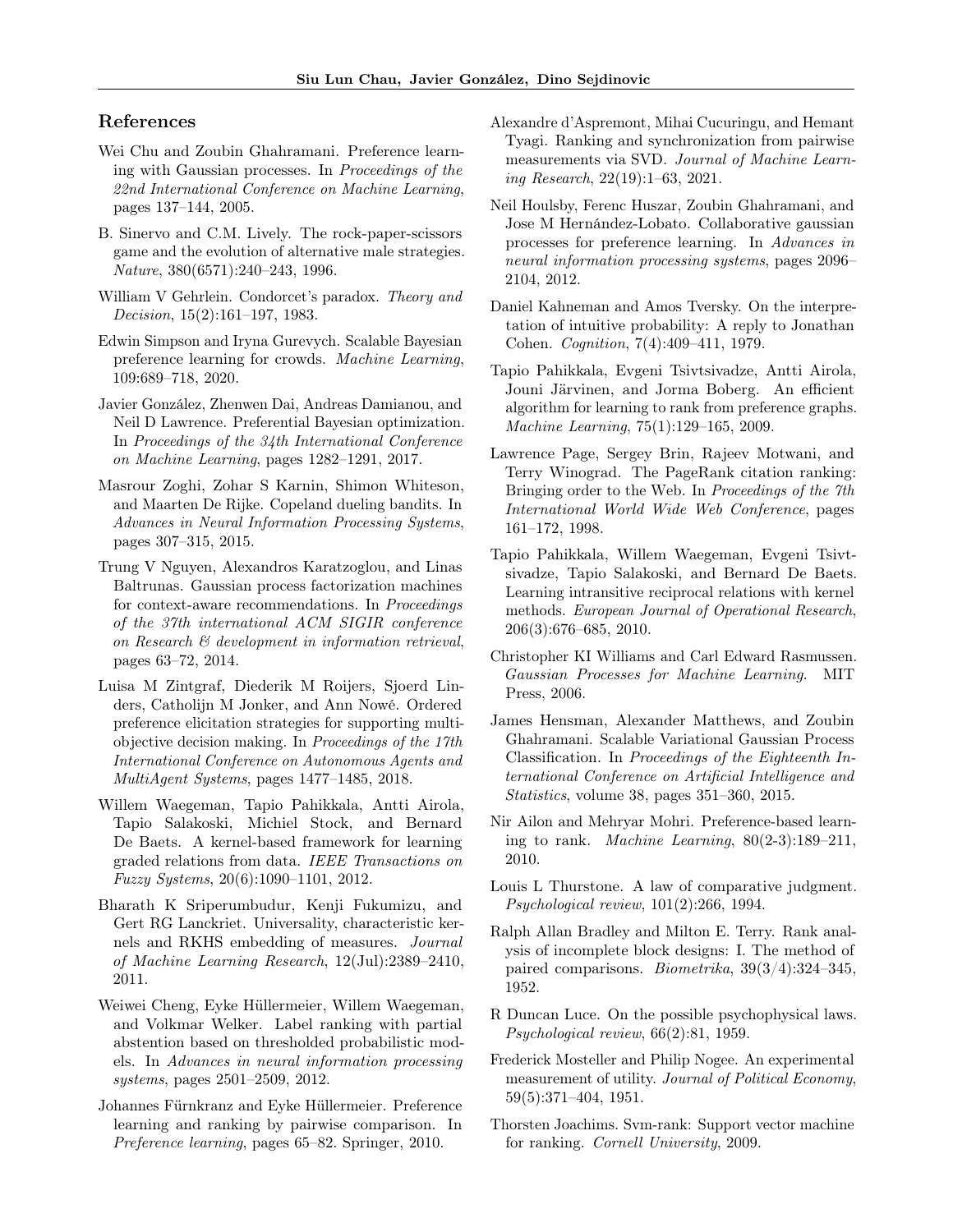- <span id="page-9-0"></span>Fajwel Fogel, Alexandre d'Aspremont, and Milan Vojnovic. Spectral ranking using seriation. Journal of Machine Learning Research, 17(1):3013–3057, 2016.
- <span id="page-9-1"></span>Mihai Cucuringu. Sync-rank: Robust ranking, constrained ranking and rank aggregation via eigenvector and sdp synchronization. IEEE Transactions on Network Science and Engineering, 3(1):58–79, 2016.
- <span id="page-9-2"></span>Amos Tversky and Daniel Kahneman. Advances in prospect theory: Cumulative representation of uncertainty. Journal of Risk and Uncertainty, 5(4): 297–323, 1992.
- <span id="page-9-3"></span>Paul Anderson, Timothy Chartier, and Amy Langville. The rankability of data. SIAM Journal on Mathematics of Data Science, 1(1):121-143, 2019.
- <span id="page-9-4"></span>Thomas R Cameron, Amy N Langville, and Heather C Smith. On the graph laplacian and the rankability of data. Linear Algebra and its Applications, 588: 81–100, 2020.
- <span id="page-9-5"></span>David Causeur and François Husson. A 2-dimensional extension of the Bradley–Terry model for paired comparisons. Journal of Statistical Planning and Inference, 135(2):245–259, 2005.
- <span id="page-9-6"></span>Shuo Chen and Thorsten Joachims. Modeling intransitivity in matchup and comparison data. In Proceedings of the Ninth ACM International Conference on Web Search and Data Mining, page 227–236, 2016.
- <span id="page-9-7"></span>Motonobu Kanagawa, Philipp Hennig, Dino Sejdinovic, and Bharath K Sriperumbudur. Gaussian processes and kernel methods: A review on connections and equivalences. arXiv preprint arXiv:1807.02582, 2018.
- <span id="page-9-8"></span>Roland Kwitt, Stefan Huber, Marc Niethammer, Weili Lin, and Ulrich Bauer. Statistical topological data analysis - a kernel perspective. In Advances in Neural Information Processing Systems 28, pages 3070–3078. 2015.
- <span id="page-9-9"></span>Jan Reininghaus, Stefan Huber, Ulrich Bauer, and Roland Kwitt. A stable multi-scale kernel for topological machine learning. In Proceedings of the IEEE Conference on Computer Vision and Pattern Recognition, pages 4741–4748, 2015.
- <span id="page-9-10"></span>Charles A Micchelli, Yuesheng Xu, and Haizhang Zhang. Universal kernels. Journal of Machine Learning Research, 7(Dec):2651–2667, 2006.
- <span id="page-9-11"></span>Liangliang Cao, Xin Jin, Zhijun Yin, Andrey Del Pozo, Jiebo Luo, Jiawei Han, and Thomas S Huang. Rankcompete: Simultaneous ranking and clustering of information networks. Neurocomputing, 95: 98–104, 2012.
- <span id="page-9-12"></span>Jiyi Li, Yukino Baba, and Hisashi Kashima. Simultaneous clustering and ranking from pairwise comparisons. In IJCAI, pages 1554–1560, 2018.
- <span id="page-9-13"></span>Mihajlo Grbovic, Nemanja Djuric, Shengbo Guo, and Slobodan Vucetic. Supervised clustering of label ranking data using label preference information. Machine learning, 93(2-3):191–225, 2013.
- <span id="page-9-14"></span>Shubhra Kanti Karmaker Santu, Parikshit Sondhi, and ChengXiang Zhai. On application of learning to rank for e-commerce search. In Proceedings of the  $40th$ International ACM SIGIR Conference on Research and Development in Information Retrieval, pages 475–484, 2017.
- <span id="page-9-15"></span>Siu Lun Chau, Mihai Cucuringu, and Dino Sejdinovic. Spectral ranking with covariates. *arXiv preprint* arXiv:2005.04035, 2020.
- <span id="page-9-16"></span>Maurizio Filippone and Raphael Engler. Enabling scalable stochastic gradient-based inference for gaussian processes by employing the unbiased linear system solver (ULISSE). In Proceedings of the 32nd International Conference on Machine Learning, volume 37, pages 1015–1024, 2015.
- <span id="page-9-17"></span>Jacob Gardner, Geoff Pleiss, Kilian Q Weinberger, David Bindel, and Andrew G Wilson. GPyTorch: Blackbox matrix-matrix Gaussian process inference with GPU acceleration. In Advances in Neural Information Processing Systems, pages 7576–7586, 2018.
- <span id="page-9-18"></span>Andrew Wilson and Hannes Nickisch. Kernel interpolation for scalable structured gaussian processes (kiss-gp). In International Conference on Machine Learning, pages 1775–1784, 2015.
- <span id="page-9-19"></span>Tapio Pahikkala, Antti Airola, Michiel Stock, Bernard De Baets, and Willem Waegeman. Efficient regularized least-squares algorithms for conditional ranking on relational data. Machine Learning, 93 (2-3):321–356, 2013.
- <span id="page-9-20"></span>Jari Saramäki, Mikko Kivelä, Jukka-Pekka Onnela, Kimmo Kaski, and Janos Kertesz. Generalizations of the clustering coefficient to weighted complex networks. Physical Review E, 75(2):027105, 2007.
- <span id="page-9-21"></span>Devi M Stuart-Fox, David Firth, Adnan Moussalli, and Martin J Whiting. Multiple signals in chameleon contests: designing and analysing animal contests as a tournament. Animal Behaviour, 71(6):1263–1271, 2006.
- <span id="page-9-22"></span>Martin J Whiting, Jonathan K Webb, and J Scott Keogh. Flat lizard female mimics use sexual deception in visual but not chemical signals. Proceedings of the Royal Society B: Biological Sciences, 276(1662): 1585–1591, 2009.
- <span id="page-9-23"></span>Le Song, Alex Smola, Arthur Gretton, Justin Bedo, and Karsten Borgwardt. Feature selection via dependence maximization. Journal of Machine Learning Research, 13(May):1393–1434, 2012.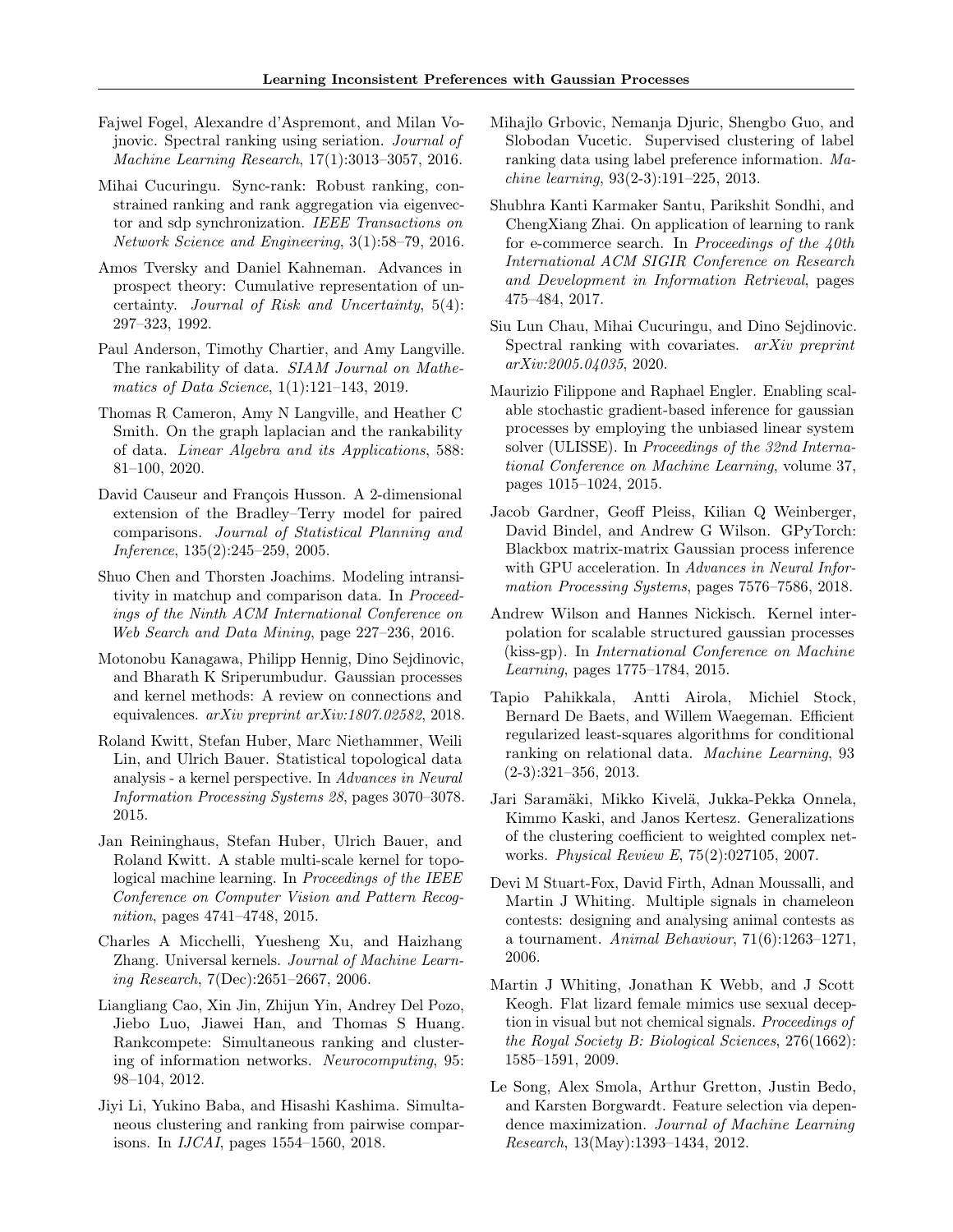- <span id="page-10-0"></span>Weihua Hu, Matthias Fey, Marinka Zitnik, Yuxiao Dong, Hongyu Ren, Bowen Liu, Michele Catasta, and Jure Leskovec. Open graph benchmark: Datasets for machine learning on graphs.  $arXiv$  preprint arXiv:2005.00687, 2020.
- <span id="page-10-1"></span>Zhu Li, Adrian Perez-Suay, Gustau Camps-Valls, and Dino Sejdinovic. Kernel dependence regularizers and gaussian processes with applications to algorithmic fairness. arXiv preprint arXiv:1911.04322, 2019.
- <span id="page-10-2"></span>Michael T. Smith, Mauricio A. Álvarez, Max Zwiessele, and Neil D. Lawrence. Differentially private regression with Gaussian processes. In Proceedings of the Twenty-First International Conference on Artificial Intelligence and Statistics, pages 1195–1203, 2018.
- <span id="page-10-3"></span>Gerald B Folland. Real analysis: modern techniques and their applications. John Wiley & Sons, 1999.

<span id="page-10-4"></span>Walter Rudin. Functional analysis. McGraw-Hill, 1990.

- <span id="page-10-5"></span>Zoltán Szabó and Bharath K Sriperumbudur. Characteristic and universal tensor product kernels. Journal of Machine Learning Research, 18(1):8724–8752, 2017.
- <span id="page-10-6"></span>Ali Rahimi and Benjamin Recht. Random features for large-scale kernel machines. In Advances in Neural Information Processing Systems, 2008.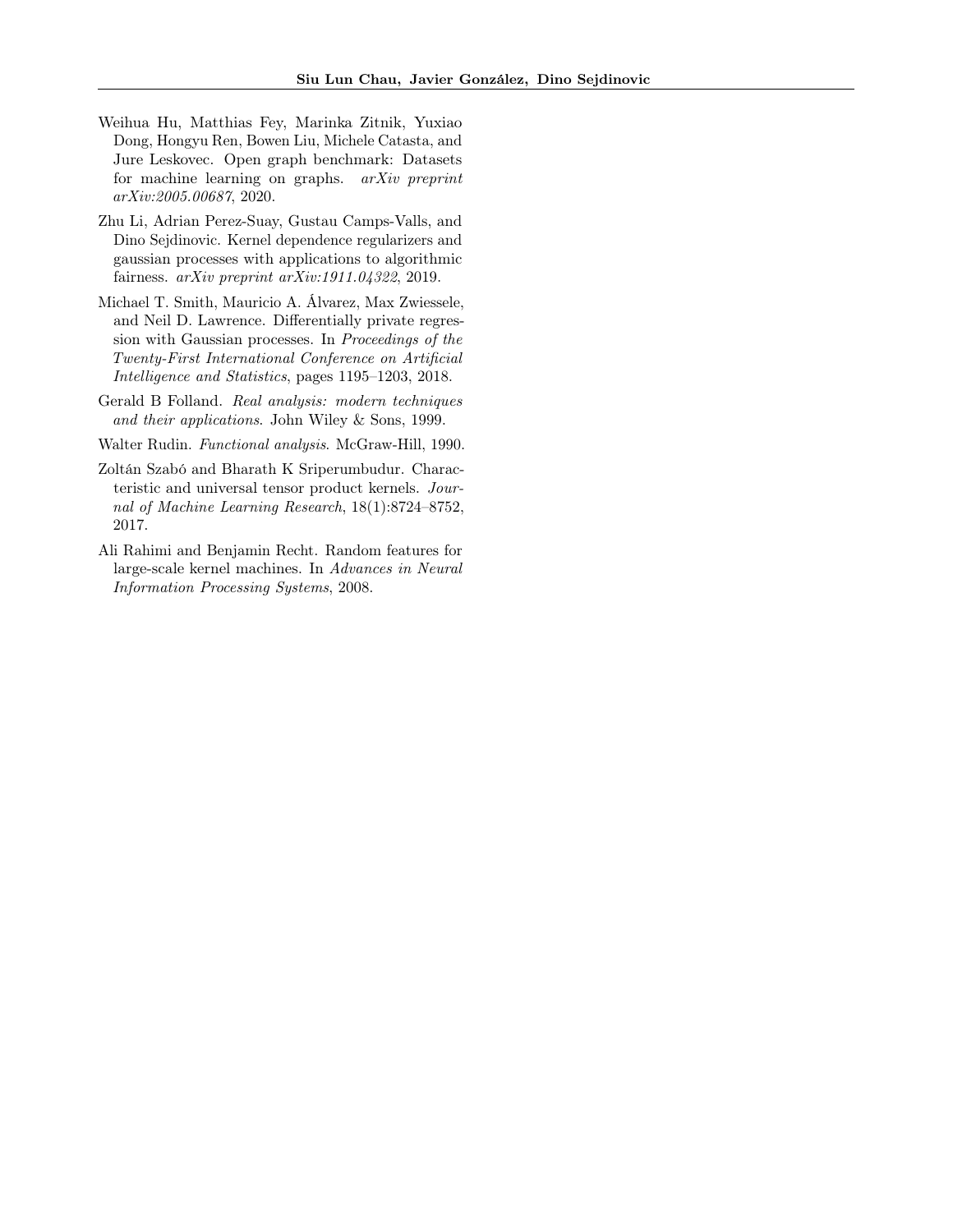## Supplementary Material: Learning Inconsistent Preferences with Gaussian Processes

#### A Proof of  $ss-c_0$ -Universality

To prove Theorem 1, we present three propositions to establish the link between  $\text{ss-}c_0$ -universality and integrally strictly positive definite kernels, following closely the characterisation of  $c_0$ -universal kernels from [Sriperumbudur](#page-8-9) [et al.](#page-8-9) [\[2011,](#page-8-9) Proposition 4]. The domain  $\mathcal X$  is assumed to be a locally compact Hausdorff space. We denote by  $C_0(\mathcal{X} \times \mathcal{X})$  the space of functions  $f : \mathcal{X} \times \mathcal{X} \to \mathbb{R}$  which are continuous, bounded, and vanish at infinity. We let  $C_{0,ss}(X \times X) \subset C_0(X \times X)$  be the subspace of skew-symmetric functions. We denote by  $M_{b,ss}(X \times X)$ the set of finite signed Radon measures on  $\mathcal{X} \times \mathcal{X}$  and similarly  $M_{b,ss}(\mathcal{X} \times \mathcal{X}) \subset M_b(\mathcal{X} \times \mathcal{X})$  is the subset of skew-symmetric Radon measures.

**Proposition 1.** Let X be a locally compact Hausdorff space and  $C'_{0,ss}(\mathcal{X}\times\mathcal{X})$  the topological dual of  $C_{0,ss}(\mathcal{X}\times\mathcal{X})$ . Then there is a bijective linear isometry  $\nu \mapsto T_{\nu}$  from  $M_{b,ss}(\mathcal{X} \times \mathcal{X})$  onto  $C'_{0,ss}(\mathcal{X} \times \mathcal{X})$  given by the natural mapping,  $T_{\nu}(f) = \int f d\nu, f \in C_{0,ss}(\mathcal{X} \times \mathcal{X})$ . Thus we can identify  $C'_{0,ss}(\mathcal{X} \times \mathcal{X}) = M_{b,ss}(\mathcal{X} \times \mathcal{X})$ .

*Proof.* By the Riesz representation theorem [\[Folland, 1999,](#page-10-3) Theorem 7.17],  $C'_0(\mathcal{X} \times \mathcal{X}) = M_b(\mathcal{X} \times \mathcal{X})$  for corresponding spaces without enforcing skew-symmetry. Since  $C_{0,ss}(\mathcal{X}\times\mathcal{X})\subseteq C_0(\mathcal{X}\times\mathcal{X})$ , for every linear functional  $T_{\nu} \in C'_{0,ss}(\mathcal{X} \times \mathcal{X})$ , there is a unique measure  $\nu \in M_b(\mathcal{X} \times \mathcal{X})$ . We will show that  $\nu$  must be skew-symmetric.

Assume  $\nu$  is not skew-symmetric, since  $\nu \mapsto T_{\nu}$  is unique, we have,

$$
T_{\nu}(f) = \int f(x, x') d\nu(x, x') = -\int f(x', x) d\nu^{t}(x', x)
$$
\n(9)

where  $\nu^t$  is the transpose of  $\nu$ . Furthermore, we decompose  $\nu = \nu^+ + \nu^-$  into a symmetric and skew-symmetric component with  $\nu^+ = \frac{1}{2}(\nu + \nu^t)$  and  $\nu^- = \frac{1}{2}(\nu - \nu^t)$ . Thus,  $T_{\nu}(f) = \int f d\nu = \int f d\nu^+ + \int f d\nu^-$ , however,

$$
\int f d\nu^{+} = \frac{1}{2} \int f d\nu + \frac{1}{2} \int f d\nu^{t} = 0
$$
\n(10)

 $\Box$ 

by uniqueness. Therefore  $\nu$  is skew-symmetric and  $C'_{0,ss}(\mathcal{X} \times \mathcal{X}) = M_{b,ss}(\mathcal{X} \times \mathcal{X})$ .

Proposition 1 demonstrates the equivalence between the dual of  $C_{0,ss}(X\times X)$  and the measure space  $M_{b,ss}(X\times X)$ . This fact is then used along with the Hahn-Banach theorem [\[Rudin, 1990,](#page-10-4) Theorem 3.5] to prove a necessary and sufficient condition for  $k$  to be ss- $c_0$ -universal.

**Proposition 2.** Suppose  $\mathcal{X} \times \mathcal{X}$  is a locally compact Hausdorff space with kernel k bounded and  $k(\cdot, (x, x')) \in$  $C_{0,ss}(\mathcal{X} \times \mathcal{X}), \forall (x,x') \in \mathcal{X} \times \mathcal{X}$ . Then k is ss-c<sub>0</sub>-universal if and only if the embedding

$$
\nu \mapsto \int k(\cdot, (x, x')) \, d\nu(x, x') \tag{11}
$$

is injective for all  $\nu \in M_{b,ss}(\mathcal{X} \times \mathcal{X})$ .

*Proof.* By definition, k is ss-c<sub>0</sub>-universal if  $\mathcal{H}_k$  is dense in  $C_{0,ss}(\mathcal{X}\times\mathcal{X})$ . This can be shown directly by applying the Hahn-Banach theorem [\[Rudin, 1990,](#page-10-4) Theorem 3.5], which states that  $\mathcal{H}_k$  is dense in  $C_{0,ss}(\mathcal{X}\times\mathcal{X})$  if and only if  $\mathcal{H}_k^{\perp} := \{T \in C'_{0,ss}(\mathcal{X} \times \mathcal{X}) : \forall f \in \mathcal{H}_k, T(f) = 0\} = \{0\}.$  However,  $C'_{0,ss}(\mathcal{X} \times \mathcal{X}) = M_{b,ss}(\mathcal{X} \times \mathcal{X})$  by Proposition 1, therefore  $\mathcal{H}_k^{\perp} = \{ \nu \in M_{b,ss}(\mathcal{X} \times \mathcal{X}) : \forall f \in \mathcal{H}_k, \int f d\nu = 0 \} = \{0\}.$  A direct application of the Riesz representation theorem shows that  $\mathcal{H}_k^{\perp} = \{ \nu \in M_{b,ss}(\mathcal{X} \times \mathcal{X}) : \int k(\cdot, (x, x')) d\nu(x, x') = 0 \}$  thus proving injectivity. $\Box$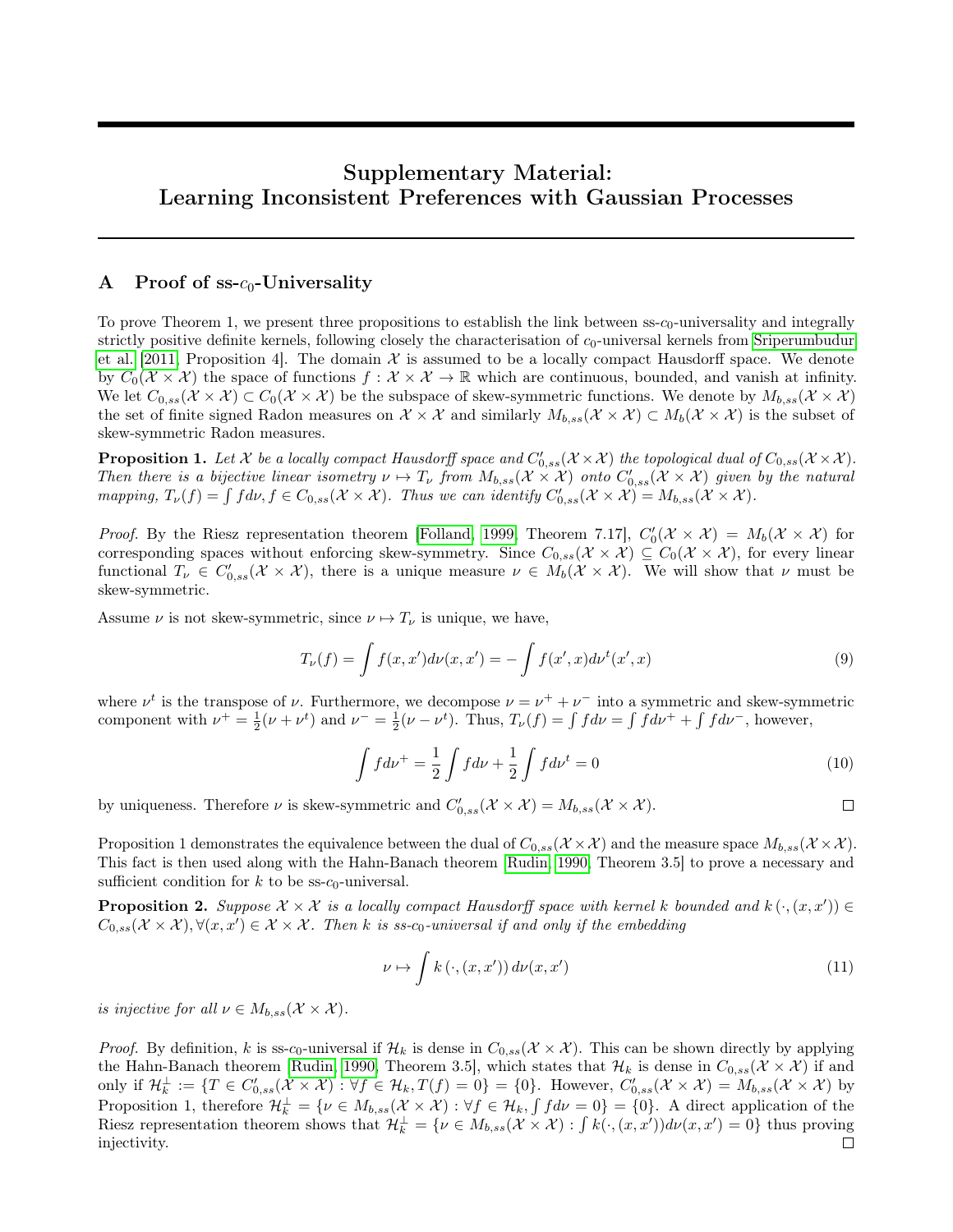Finally, we connect ss- $c_0$ -universal kernels to integrally strictly pd kernels as follows:

**Proposition 3.** Let  $X$  be a locally compact Hausdorff metric space and  $k$  a continuous kernel on the joint space  $\mathcal{X} \times \mathcal{X}$ . Then, k is ss-c<sub>0</sub>-universal if and only if  $\mu_k : M_{b,ss}(\mathcal{X} \times \mathcal{X}) \to \mathcal{H}_k$  is a vector space monomorphism, that is,

<span id="page-12-0"></span>
$$
||\mu_k(\nu)||_{\mathcal{H}_k}^2 = \int \int k((u, u'), (v, v')) d\nu((u, u')) d\nu((v, v')) > 0 \quad \forall \nu \in M_{b, ss}(\mathcal{X} \times \mathcal{X}) \setminus \{0\}.
$$
 (12)

*Proof.* ( $\Leftarrow$ ) Suppose k is not ss-c<sub>0</sub>-universal. By Proposition 2, there exists  $\nu \in M_{b,ss}(\mathcal{X} \times \mathcal{X})\setminus\{0\}$  such that  $\int k(\cdot,(x,x'))d\nu(x,x')=0$ , which implies

$$
\left\| \int k(\cdot, (x, x')) d\nu(x, x') \right\|_{\mathcal{H}_k}^2 = \int \int k((u, u'), (v, v')) d\nu(u, u') d\nu(v, v') = 0
$$

thus showing k is not integrally strictly pd. Therefore k has to be  $\text{ss-c}_0$ -universal.

(⇒) Suppose there exists  $\nu \in M_{b,ss}(\mathcal{X} \times \mathcal{X}) \setminus \{0\}$  such that  $|$  $\bigg|\mu_k(\nu)\bigg|$  $\Big|_{\mathcal{H}_k} = 0$ . This means,

$$
\left| \left| \int k(\cdot, (x, x')) d\nu(x, x') \right| \right|_{\mathcal{H}_k}^2 = 0 \Rightarrow \int k(\cdot, (x, x')) d\nu(x, x') = 0.
$$

Therefore, the embedding is not injective, thus a contradiction by Proposition 2. Therefore, if  $k$  is ss- $c_0$ -universal, then  $k$  satisfies [\(12\)](#page-12-0).  $\Box$ 

Now we can finish the proof for Theorem 1 using the above characterisations for  $\text{ss-}c_0$ -universal kernels.

Proof of Theorem 1. Pick any  $\nu \in M_{b,ss}(\mathcal{X} \times \mathcal{X})\setminus\{0\}$ . Consider the corresponding kernel mean embedding of  $\nu$ i.e  $\mu_{K_E}(\nu)$ , we have:

$$
||\mu_{k_E}(\nu)||_{\mathcal{H}_{k_E}}^2 = \int_{(u,u')} \int_{(v,v')} k_E((u,u'),(v,v')) \ d\nu((u,u'))d\nu((v,v')) \tag{13}
$$

$$
= \int \int k(u,v)k(u',v')d\nu_{u,u'}d\nu_{v,v'} - \int \int k(u,v')k(u',v)d\nu_{u,u'}d\nu_{v,v'} \tag{14}
$$

<span id="page-12-1"></span>
$$
= \int \int k(u,v)k(u',v')d\nu_{u,u'}d\nu_{v,v'} + \int \int k(u,v')k(u',v)d\nu_{u',u}d\nu_{v,v'} \tag{15}
$$

$$
= 2 \int \int k(u, v)k(u', v') d\nu_{u, u'} d\nu_{v, v'} \tag{16}
$$

$$
=2||\mu_{k\otimes k}(\nu)||_{\mathcal{H}_{k\otimes k}}^2\tag{17}
$$

$$
>0.\tag{18}
$$

We flip the sign in [\(15\)](#page-12-1) because  $\nu$  is skew symmetric. In the last inequality we used the fact that if k is universal on X, then the product kernel is also universal on the product space  $X \times X$  [\[Szabó and Sriperumbudur, 2017\]](#page-10-5) hence they are integrally strictly pd [\[Sriperumbudur et al., 2011,](#page-8-9) Proposition 4]. Therefore by Proposition 3,  $k_E$ is  $ss-c_0$ -universal.  $\Box$ 

## B Extending the Generalised Preferential Kernel

The kernel we provided in the main paper in fact can be extended to tackle different preference learning situations.

Crowd Preferential Learning Given pairwise labels provided by a crowd, one can model the user-specific preference function  $g: \mathcal{X} \times \mathcal{X} \times \mathcal{Z} \rightarrow \{0,1\}$  by setting up a RKHS with the following kernel,

$$
k_E^z((u, u', z), (v, v', z')) = (k(u, v)k(u', v') - k(u, v')k(u', v))k_z(z, z')
$$
\n(19)

where  $k, k_z$  are kernels defined on the item space X and user space Z respectively. Appropriate universality can be shown to hold for  $k_E^z$  as well, provided  $k, k_z$  are universal respectively. If the same set of items are voted on by each user, one can further use tensor algebra to speed up computations since  $K_E^z = K_E \otimes K_z$ .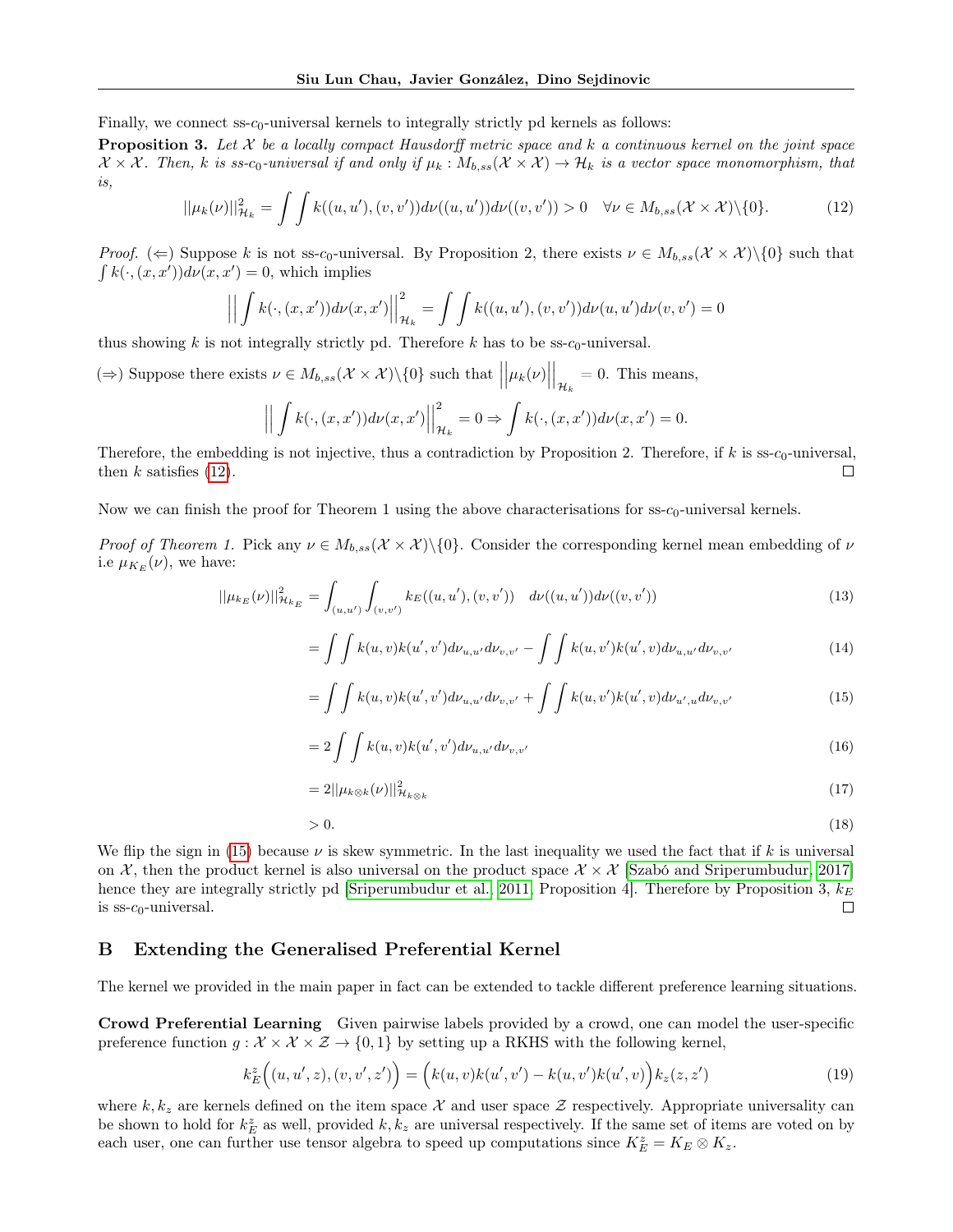Distributional Preferential Learning We now consider situations where we would like to model preferences between groups of items while we only have access to individual level features. Football matches and e-sports tournaments are common examples of this setup. Mathematically this corresponds to the following setup: we have a dataset  $\{\{x_i^a\}_{i=1}^{N_a}, \{x_i^b\}_{i=1}^{N_b}, y_{a,b}\}$  where each  $B_a = \{x_i^a\}_{i=1}^{N_a}$  is assumed to be a sample coming from some distribution  $P_a$ , and  $y_{a,b}$  is the preference outcome when  $B_a$  is compared to  $B_b$ . Since we only have preferences on the distributional level, we call this *Distributional Preferential Learning* and consider the following generative model

$$
p(y_{a,b} = 1 | \{x_i^a\}_{i=1}^{N_a}, \{x_i^b\}_{i=1}^{N_b}) = \sigma(g(\{x_i^a\}_{i=1}^{N_a}, \{x_i^b\}_{i=1}^{N_b})).
$$
\n(20)

Once again we consider g as a skew symmetric function corresponding to the RKHS  $\mathcal{H}_{k_E^{(B)}}$  with the following kernel,

$$
k_E^{(B)}\Big((B_a, B_b), (B_c, B_d)\Big) = k^{(B)}(B_a, B_c)k^{(B)}(B_b, B_d) - k^{(B)}(B_a, B_d)k^{(B)}(B_b, B_c)
$$
\n(21)

where  $k^{(B)}(B_a, B_c) = k^{(B)}(\{x_i^a\}_{i=1}^{N_a}, \{x_i^c\}_{i=1}^{N_c}) = \frac{1}{N_a N_c} \sum_{i=1}^{N_a} \sum_{j=1}^{N_c} k(x_i, x_j)$  is a linear kernel between the empirical kernel mean embeddings, which are commonly used as feature representations for probability distributions.

### C Feature Maps of Preferential Kernels

We here briefly describe the differences in terms of feature space representations between the preferential and generalised preferential kernels. These are very similar to the differences between the sum-kernel and the product-kernel when combining kernels on individual domains to construct a kernel on the product domain.

The feature space of the preferential kernel

$$
\kappa ((u, u'), (v, v')) = k (u, v) + k (u', v') - k (u, v') - k (u', v)
$$

is given by the direct sum  $\mathcal{H}_k \oplus \mathcal{H}_k$  and the feature map is

$$
\varphi : (u, u') \mapsto \frac{1}{\sqrt{2}} (k(\cdot, u) \oplus k(\cdot, u') - k(\cdot, u') \oplus k(\cdot, u)).
$$

Indeed,

$$
\langle \varphi(u, u'), \varphi(v, v') \rangle
$$
  
=  $\frac{1}{2} \langle k(\cdot, u) \oplus k(\cdot, u') - k(\cdot, u') \oplus k(\cdot, u), k(\cdot, v) \oplus k(\cdot, v') - k(\cdot, v') \oplus k(\cdot, v) \rangle$   
=  $\frac{1}{2} \Big\{ \langle k(\cdot, u) \oplus k(\cdot, u'), k(\cdot, v) \oplus k(\cdot, v') \rangle + \langle k(\cdot, u') \oplus k(\cdot, u), k(\cdot, v') \oplus k(\cdot, v) \rangle$   
 $-\langle k(\cdot, u') \oplus k(\cdot, u), k(\cdot, v) \oplus k(\cdot, v') \rangle - \langle k(\cdot, u) \oplus k(\cdot, u'), k(\cdot, v') \oplus k(\cdot, v) \rangle \Big\}$   
=  $\frac{1}{2} \Big\{ \langle k(\cdot, u), k(\cdot, v) \rangle + \langle k(\cdot, u'), k(\cdot, v') \rangle + \langle k(\cdot, u'), k(\cdot, v') \rangle + \langle k(\cdot, u), k(\cdot, v) \rangle$   
 $-\langle k(\cdot, u'), k(\cdot, v) \rangle - \langle k(\cdot, u), k(\cdot, v') \rangle - \langle k(\cdot, u), k(\cdot, v') \rangle - \langle k(\cdot, u'), k(\cdot, v) \rangle \Big\}$   
=  $k(u, v) + k(u', v') - k(u, v') - k(u', v).$ 

On the other hand, the feature space of the generalised preferential kernel

$$
\kappa ((u, u'), (v, v')) = k (u, v) k (u', v') - k (u, v') k (u', v)
$$

is given by the tensor product  $\mathcal{H}_k \otimes \mathcal{H}_k$  and the feature map is

$$
\varphi : (u, u') \mapsto \frac{1}{\sqrt{2}} (k(\cdot, u) \otimes k(\cdot, u') - k(\cdot, u') \otimes k(\cdot, u)).
$$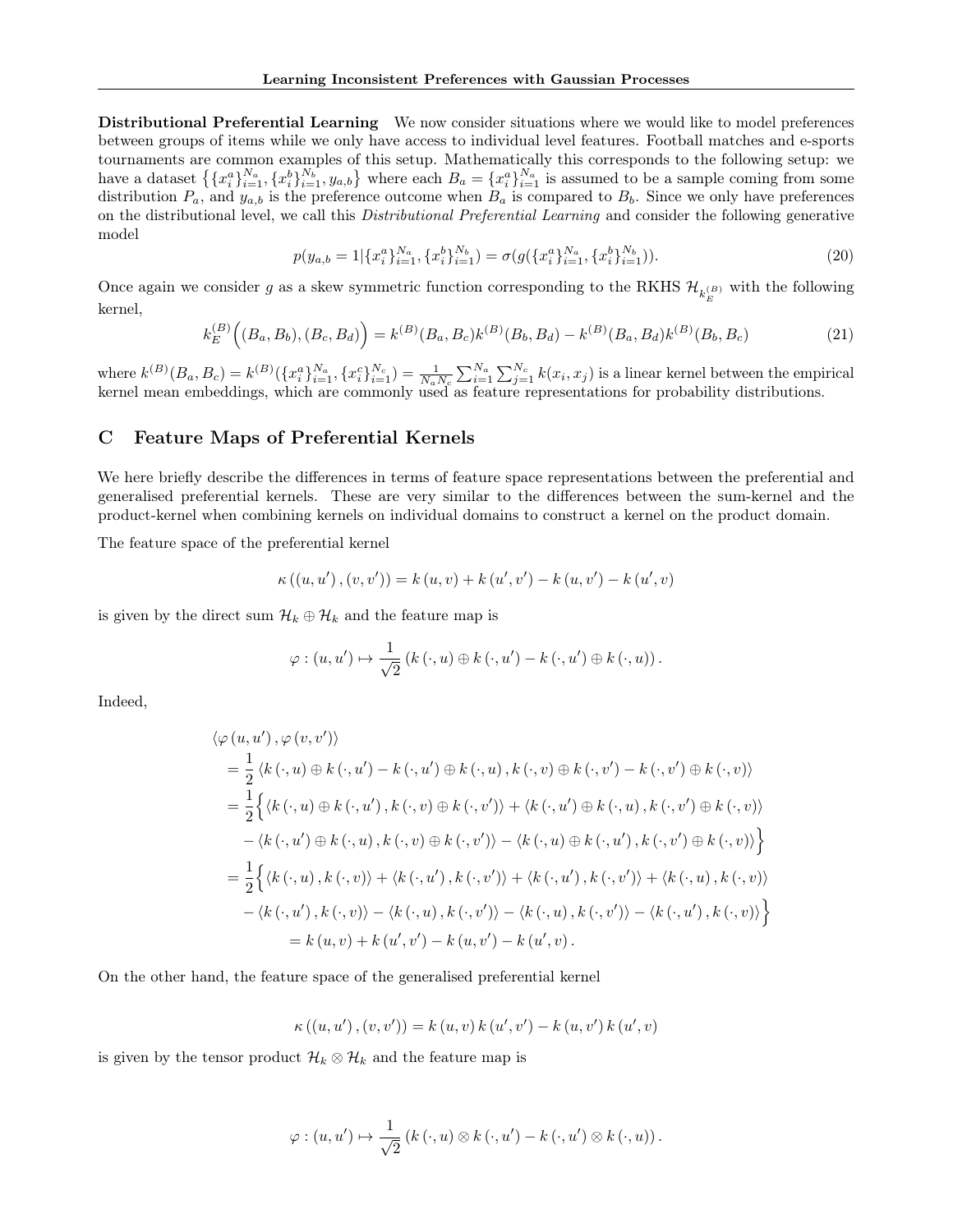Indeed,

$$
\langle \varphi(u, u'), \varphi(v, v') \rangle
$$
  
=  $\frac{1}{2} \langle k(\cdot, u) \otimes k(\cdot, u') - k(\cdot, u') \otimes k(\cdot, u), k(\cdot, v) \otimes k(\cdot, v') - k(\cdot, v') \otimes k(\cdot, v) \rangle$   
=  $\frac{1}{2} \Big\{ \langle k(\cdot, u) \otimes k(\cdot, u'), k(\cdot, v) \otimes k(\cdot, v') \rangle + \langle k(\cdot, u') \otimes k(\cdot, u), k(\cdot, v') \otimes k(\cdot, v) \rangle$   
 $-\langle k(\cdot, u') \otimes k(\cdot, u), k(\cdot, v) \otimes k(\cdot, v') \rangle - \langle k(\cdot, u) \otimes k(\cdot, u'), k(\cdot, v') \otimes k(\cdot, v) \rangle \Big\}$   
=  $\frac{1}{2} \Big\{ \langle k(\cdot, u), k(\cdot, v) \rangle \langle k(\cdot, u'), k(\cdot, v') \rangle + \langle k(\cdot, u'), k(\cdot, v') \rangle \langle k(\cdot, u), k(\cdot, v) \rangle$   
 $-\langle k(\cdot, u'), k(\cdot, v) \rangle \langle k(\cdot, u), k(\cdot, v') \rangle - \langle k(\cdot, u), k(\cdot, v') \rangle \langle k(\cdot, u'), k(\cdot, v) \rangle \Big\}$   
=  $k(u, v) k(u', v') - k(u, v') k(u', v).$ 

These results of course also apply to finite-dimensional feature spaces where the direct sum operation corresponds to concatenation of the individual feature vectors of two players and the tensor product corresponds to an outer product between feature vectors. Namely, if  $\phi$  is an explicit finite-dimensional feature map of kernel k, with explicit feature space  $\mathbb{R}^m$ , then feature map  $\varphi$  of kernel  $\kappa$  can be constructed as

$$
\varphi : (u, u') \mapsto \frac{1}{\sqrt{2}} \left( \left[ \begin{array}{c} \phi(u) \\ \phi(u') \end{array} \right] - \left[ \begin{array}{c} \phi(u') \\ \phi(u) \end{array} \right] \right) \in \mathbb{R}^{2m}
$$

in the case of the preferential kernel, and as

$$
\varphi : (u, u') \mapsto \frac{1}{\sqrt{2}} \left( \phi \left( u \right) \phi \left( u' \right)^\top - \phi \left( u' \right) \phi \left( u \right)^\top \right) \in \mathbb{R}^{m^2}
$$

in the case of the generalised preferential kernel. These feature maps can be used to construct large scale approximations via explicit feature representations for the preferential or generalised preferential kernel, using, for example, random Fourier features [\[Rahimi and Recht, 2008\]](#page-10-6) for the base kernel k.

**Linear base kernels.** Let us consider preferential models with a linear base kernel  $k(u, v) = u^{\top}v$ . Here we will assume a logistic model for concreteness, like in the main text, but this of course readily extends to other forms of observation models. Likelihood in the preferential kernel case boils down to

$$
p(y_{ij} = 1 | (x_i, x_j)) = \sigma \left( \beta^{\top} \left( \begin{bmatrix} x_i \\ x_j \end{bmatrix} - \begin{bmatrix} x_j \\ x_i \end{bmatrix} \right) \right)
$$
  
=  $\sigma \left( \beta_1^{\top} (x_i - x_j) + \beta_2^{\top} (x_j - x_i) \right)$   
=  $\sigma \left( (\beta_1 - \beta_2)^{\top} (x_i - x_j) \right),$ 

where constant 1/ √ 2 is folded into the coefficient vector and we denoted the two halves of entries in  $\beta$  by  $\beta_1$ and  $\beta_2$  respectively. Hence we recover a simple logistic model on the differences between feature vectors with a p-dimensional vector of coefficients  $w := \beta_1 - \beta_2$ .

In contrast, as we will see, the generalised preferential kernel model starting with a linear base kernel parametrises likelihood using a general skew-symmetric bilinear form of the individual feature vectors. Collating coefficients into a  $p \times p$  matrix B, we obtain likelihood given by

$$
p(y_{ij} = 1 | (x_i, x_j)) = \sigma \left( \text{tr} \left[ B \left( x_i x_j^{\top} - x_j x_i^{\top} \right)^{\top} \right] \right)
$$
  
=  $\sigma \left( x_i^{\top} B x_j - x_j^{\top} B x_i \right).$ 

We note that B can decomposed into symmetric and skew-symmetric part with  $B^+ = \frac{1}{2}(B + B^{\top})$  and  $B^- =$  $\frac{1}{2}(B - B^{\top})$ . Hence the likelihood becomes  $\sigma(x_i^{\top} W x_j)$  where  $W = 2B^{-} = B - B^{\top}$  is a skew-symmetric matrix.